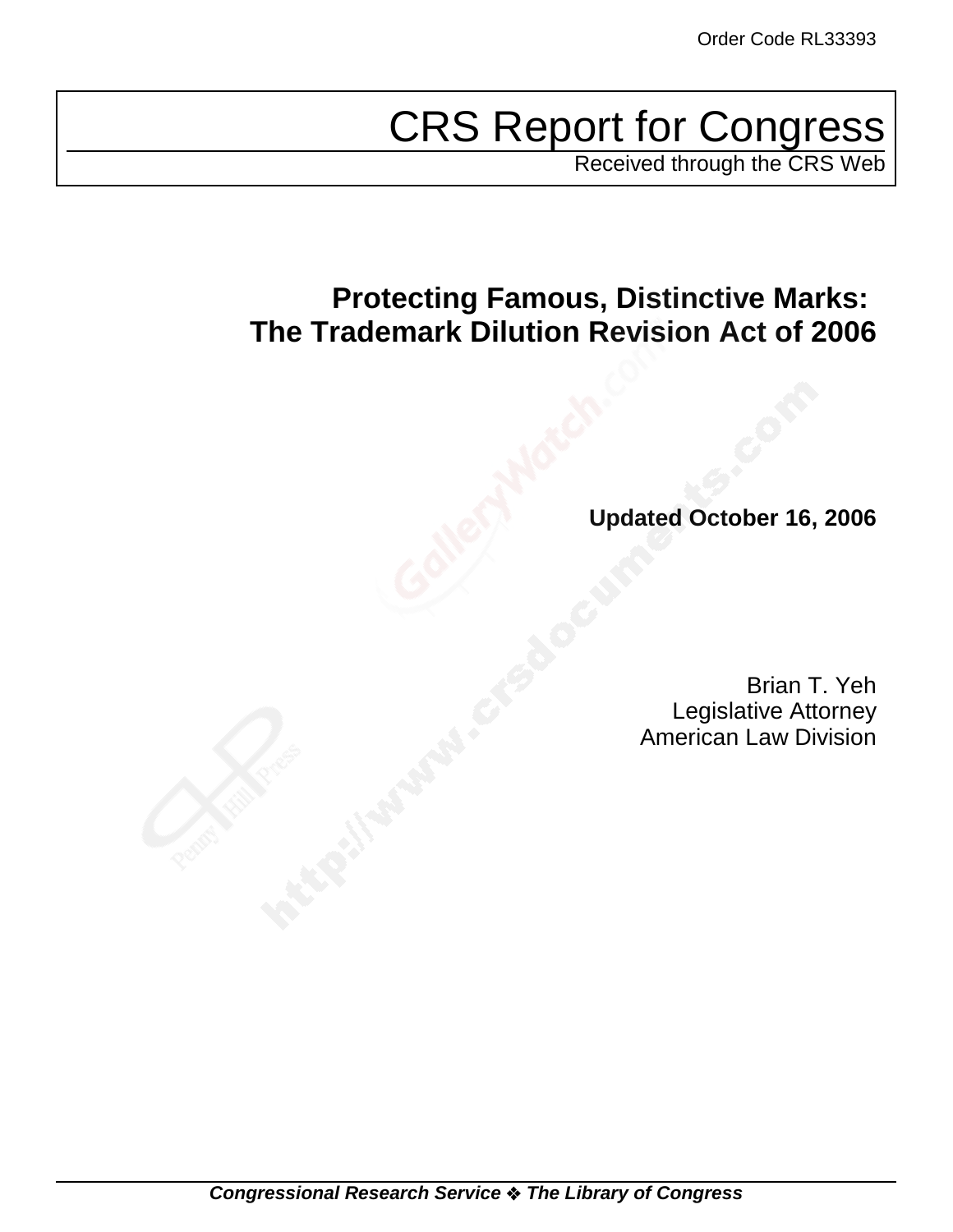## Protecting Famous, Distinctive Marks: The Trademark Dilution Revision Act of 2006

#### **Summary**

The Federal Trademark Dilution Act of 1995 (FTDA) amended section 43 of the Trademark Act of 1946 to provide a new federal cause of action for the dilution of famous, distinctive marks. "Trademark dilution" is statutorily defined in 15 U.S.C. § 1127 to mean "the lessening of the capacity of a famous mark to identify and distinguish goods or services, regardless of the presence or absence of ... (1) competition between the owner of the famous mark and other parties, or (2) likelihood of confusion, mistake, or deception." Under the FTDA, the owner of a famous mark may seek an injunction against another person's commercial use of a mark or trade name, if such use begins after the mark has become famous and causes dilution of the distinctive quality of the mark.

Since the FTDA was enacted, however, some trademark owners have sought to use the law in ways that arguably go beyond the statute's scope and purpose (e.g., owners of insufficiently famous marks attempting to sustain a FTDA action, or others trying to apply the FTDA to prohibit parody and criticism of their marks). In adjudicating these expansive claims, several federal courts have narrowly interpreted the FTDA (notably the United States Supreme Court in the 2003 case *Moseley v. V Secret Catalogue, Inc.*), and protection against trademark dilution is said to be challenging if not impossible to obtain, according to many intellectual property scholars. There is a split among the regional federal circuit courts of appeal over the meaning and application of several central FTDA elements. For example, one federal circuit court has determined that the federal anti-dilution law does not apply to "descriptive" marks that have acquired distinctiveness over time, including famous ones such as MCDONALD'S or KRAFT, because they lack "inherent distinctiveness."

The Trademark Dilution Revision Act of 2006 (H.R. 683) is a legislative response to these issues, offering more precise definitions for key terms in the FTDA (such as "famous," "distinctive," "blurring," and "tarnishment") and expressly clarifying standards of proof and other eligibility requirements to obtain relief under the FTDA. Critics of H.R. 683, however, raise concerns that the bill too heavily favors major corporations over small and future businesses. In addition, they worry that the bill could negatively affect free speech rights, small business commercial speech, and consumer interests. Finally, they believe that the bill amends federal trademark law in a manner that essentially confers to major corporations a monopoly over the use of famous marks that may contain common words and phrases.

H.R. 683 was passed by the House on a vote of 411 to 8, on April 19, 2005. The Senate passed H.R. 683 with an amendment in the nature of a substitute, by unanimous consent, on March 8, 2006. Among other things, the amendment added a non-commercial use liability exclusion to protect free speech interests, and addressed concerns raised by Internet service providers over secondary liability for trademark dilution by their end users. On September 25, 2006, the House, by unanimous consent, agreed to the Senate amendment. The President signed the bill into law on October 6, 2006, P.L. 109-312.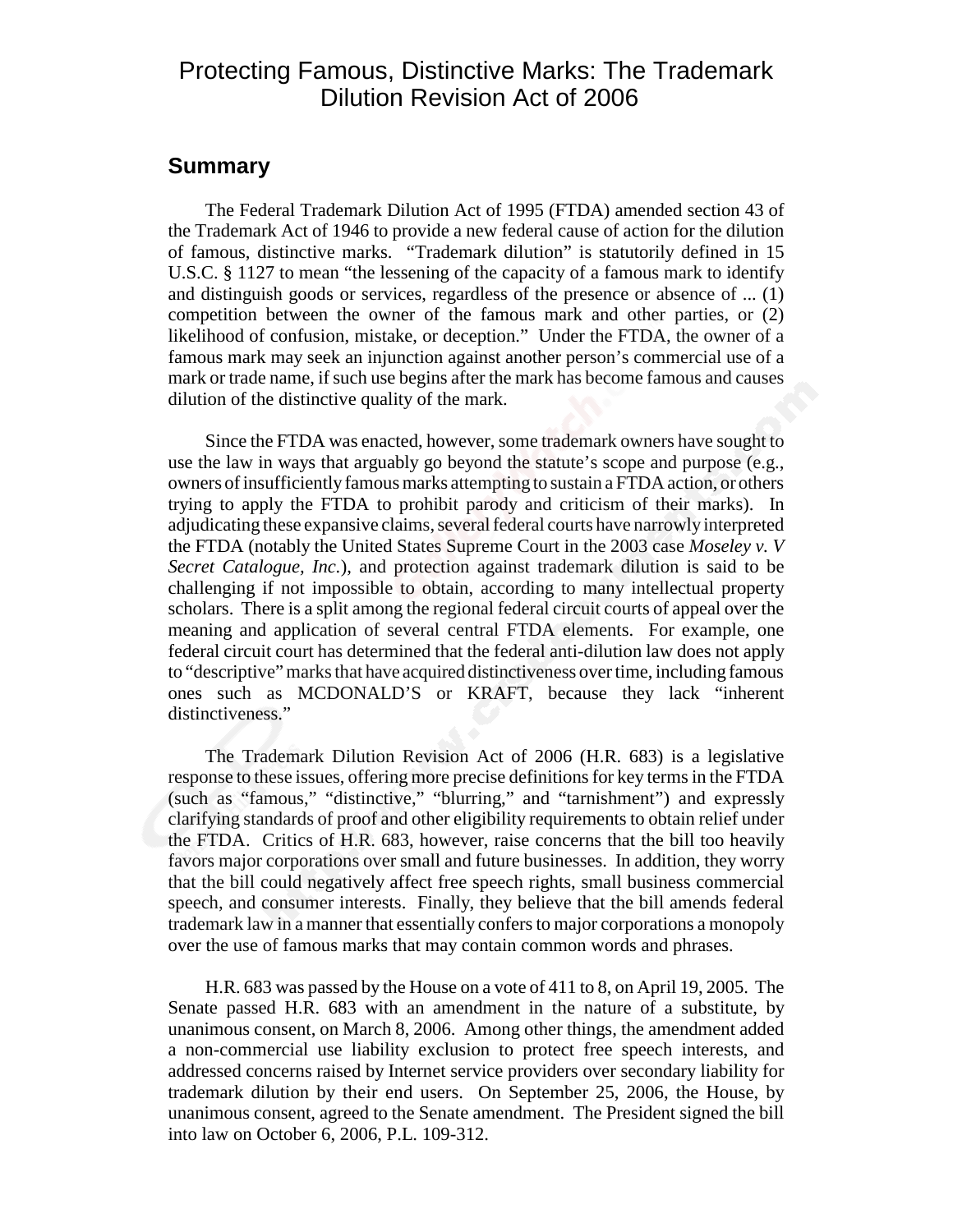## **Contents**

| No Protection for Famous Marks that Have Acquired Distinctiveness 10 |
|----------------------------------------------------------------------|
|                                                                      |
|                                                                      |
|                                                                      |
|                                                                      |
|                                                                      |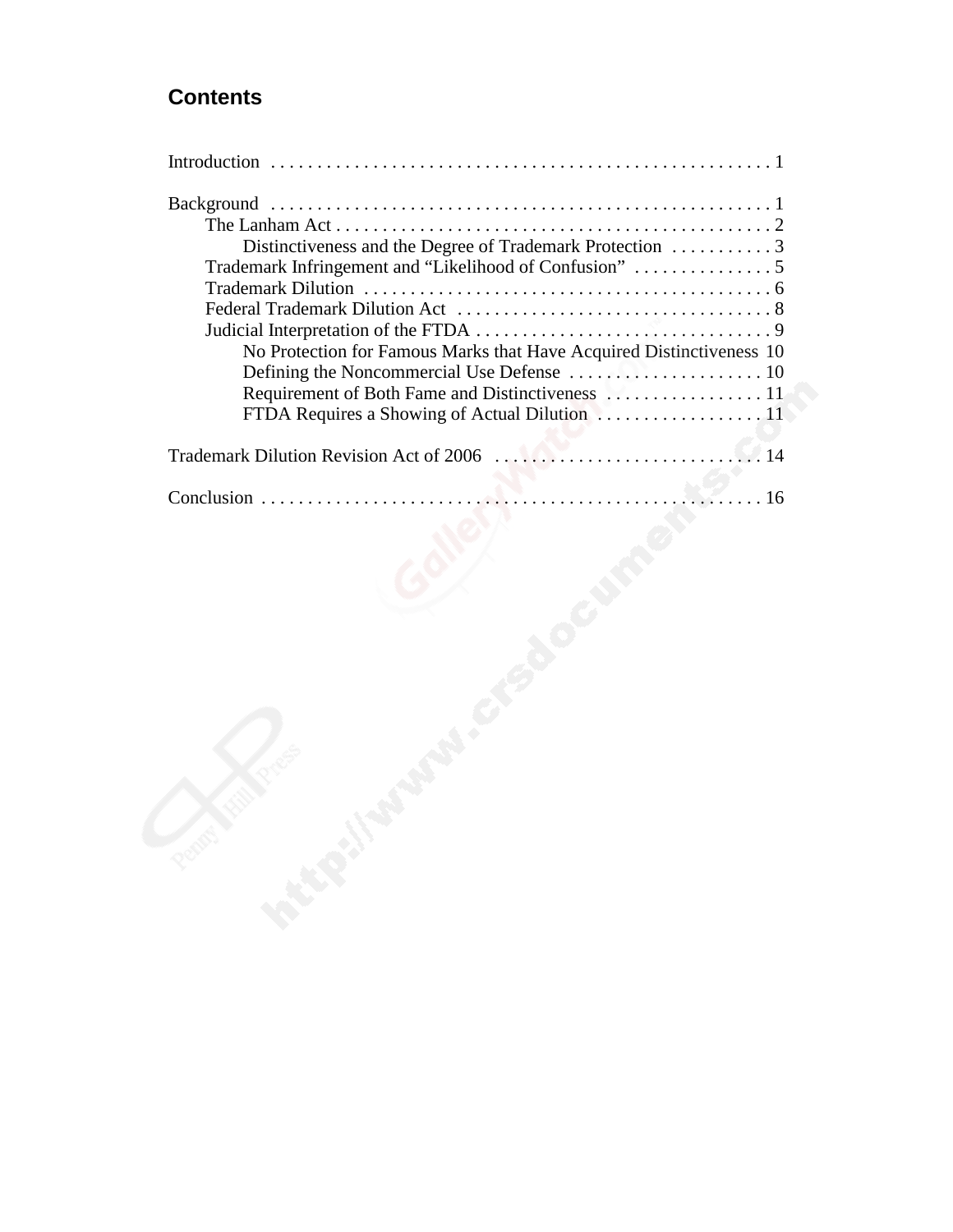# Protecting Famous, Distinctive Marks: The Trademark Dilution Revision Act of 2006

#### **Introduction**

The Trademark Dilution Revision Act of 2006 (H.R. 683) was passed by the House on a vote of 411 to 8, on April 19, 2005.<sup>1</sup> The Senate passed H.R. 683 with an amendment in the nature of a substitute, by unanimous consent, on March 8, 2006.<sup>2</sup> Among other things, the amendment added a non-commercial use liability exclusion to protect free speech interests, and addressed concerns raised by Internet service providers over secondary liability for trademark dilution by their end users. On September 25, 2006, the House, by unanimous consent, agreed to the Senate amendment. The President signed the bill into law on October 6, 2006.<sup>3</sup>

This report provides an overview of trademark law in general, describes the Federal Trademark Dilution Act (hereinafter "FTDA"), and summarizes several judicial opinions interpreting the FTDA. It also analyzes the provisions of the Trademark Dilution Revision Act, which clarify certain undefined elements of the FTDA and overrule judicial interpretations of the FTDA that Congress considered to be inconsistent with the original legislative intent in enacting the FTDA in 1996.<sup>4</sup>

### **Background**

Intellectual property (IP) law has three major branches, applicable to different types of subject matter: copyright (original artistic and literary works of authorship), patent (inventions of processes, machines, manufactures, and compositions of matter that are useful, new, and nonobvious), and trademark (commercial symbols). Unlike the other two disciplines, the constitutional basis for federal trademark law is not the IP clause of the U.S. Constitution, but rather the Commerce Clause.<sup>5</sup> Another unique

1 151 CONG. REC. H2126 (daily ed. April 19, 2005).

<sup>2</sup> 152 CONG. REC. S1923 (daily ed. Mar. 8, 2006).

<sup>3</sup> P.L. 109-312 (2006).

<sup>&</sup>lt;sup>4</sup> The purpose and summary section of the House report accompanying H.R. 683 states: "The purpose of H.R. 683 ... is to amend the Federal Trademark Dilution Act in the wake of a recent Supreme Court decision regarding the standard of harm under the statute and conflicting circuit case law on other relevant issues." H.REPT. 109-23, at 3.

<sup>&</sup>lt;sup>5</sup> The Copyright Act and the Patent Act, codified in Title 17 and Title 35 of the United States Code, respectively, have as their legal foundation the Copyright and Patent Clause, (continued...)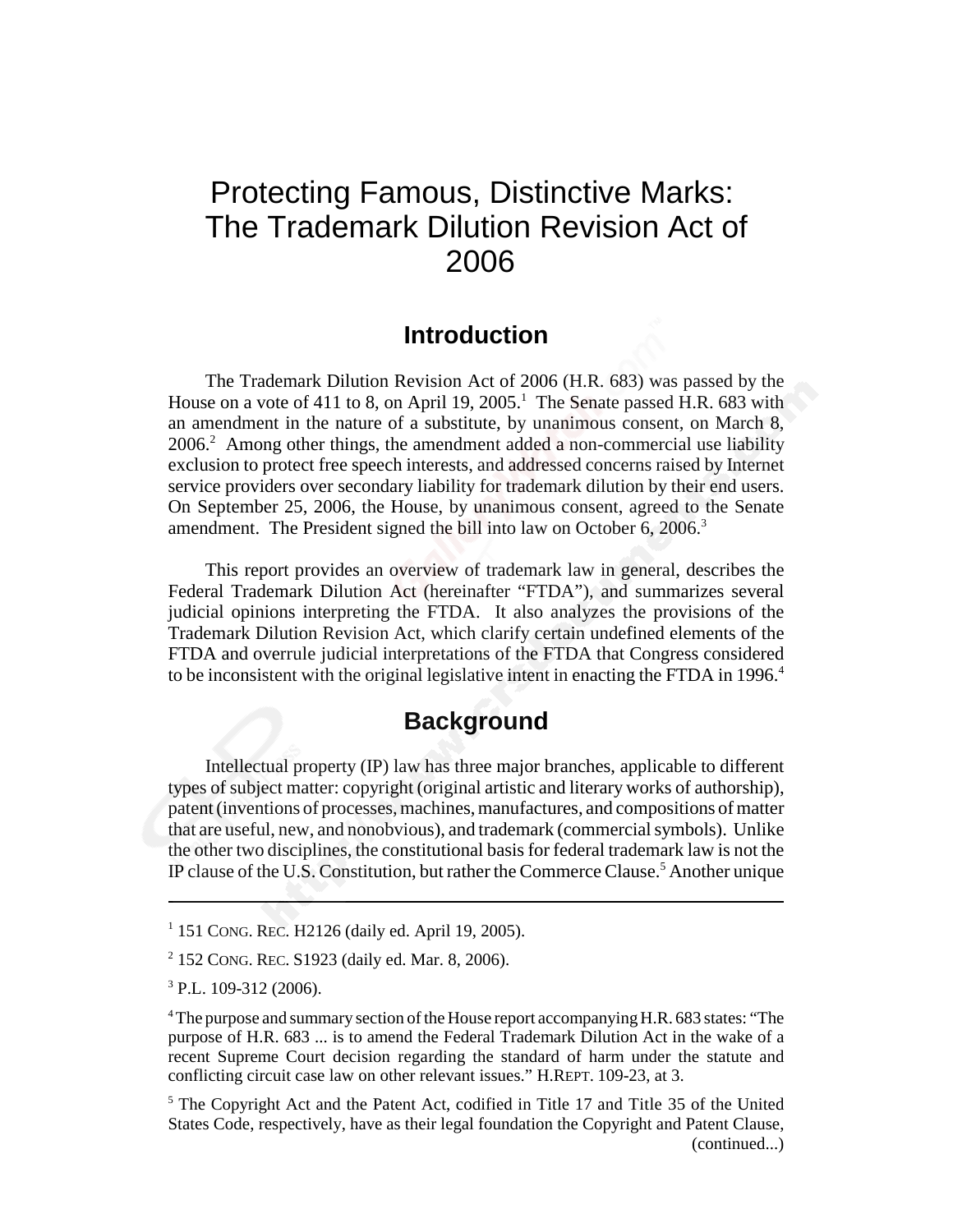feature of trademark law is that trademark rights may arise from federal as well as state law; the coexistence of this dual system of law is not characteristic of the other IP fields. Although this report focuses on federal trademark law, it is important to keep in mind that state common law is another source of legal protection for trademark owners.

A "trademark" is any word, name, symbol, or device or any combination thereof, adopted and used by a manufacturer or merchant, (1) to indicate the source of his or her goods or services and (2) to identify and distinguish the goods or services from those offered by others.<sup>6</sup> For example, when a consumer walks into a shoe store and sees an athletic shoe with a "swoosh" logo on the side of it, the mark informs the consumer that the product has been manufactured by  $NIKE^7$  and carries with it a certain quality or reputation that the public associates with a particular shoe company. As the sponsor of H.R. 683 has explained:

Trademarks give customers assurance that the goods or services they are buying are what customers think they are. If a customer has purchased items in the past from a particular company that bears a specific mark or logo, the customer has an impression, favorable or not, of that company and the goods or services it produces. So trademark law empowers consumers by giving them information that is often critical to their purchasing decisions.<sup>8</sup>

#### **The Lanham Act**

The principal federal statute governing trademarks is the Trademark Act of 1946 (conventionally known as the Lanham Act).<sup>9</sup> This statute has been amended more

 $5$  (...continued)

U.S. CONST. art. I, § 8, cl. 8 ("The Congress shall have Power ... To promote the Progress of Science and useful Arts, by securing for limited Times to Authors and Inventors the exclusive Right to their respective Writings and Discoveries."). In the *Trade-Mark Cases,* 100 U.S. 82, 93-94 (1879), the U.S. Supreme Court held the first federal trademark act to be unconstitutional since it was enacted pursuant to the IP clause ("Any attempt ... to identify the essential characteristics of a trade-mark with inventions and discoveries in the arts and sciences, or with the writings of authors, will show that the effort is surrounded with insurmountable difficulties."). Subsequent federal trademark laws avoided this problem because they were adopted pursuant to Congress's power to regulate interstate commerce, foreign commerce, and commerce with the Indian Tribes.

<sup>&</sup>lt;sup>6</sup> 15 U.S.C. § 1127. Technically, the term "mark" includes both a trademark (referring to a *product*) and service mark (used to identify a *service* provided by a company). Throughout this report, the terms "mark" and "trademark" may be used interchangeably; however, when the term "trademark" is used, it may be assumed that the author is also referring to service marks. Judges, legislators, and scholars have widely accepted and adopted this terminology convention.

<sup>&</sup>lt;sup>7</sup> Throughout this report, trademark names will appear in all upper case letters, thus following the practice used in legal documents concerning trademark issues.

<sup>8</sup> 151 CONG. REC. H2123 (daily ed. April 19, 2005) (statement of Rep. Lamar Smith).

<sup>&</sup>lt;sup>9</sup> P.L. 79-489, 60 Stat. 427, as amended, codified in 15 U. S. C. § 1051 et seq. The act is (continued...)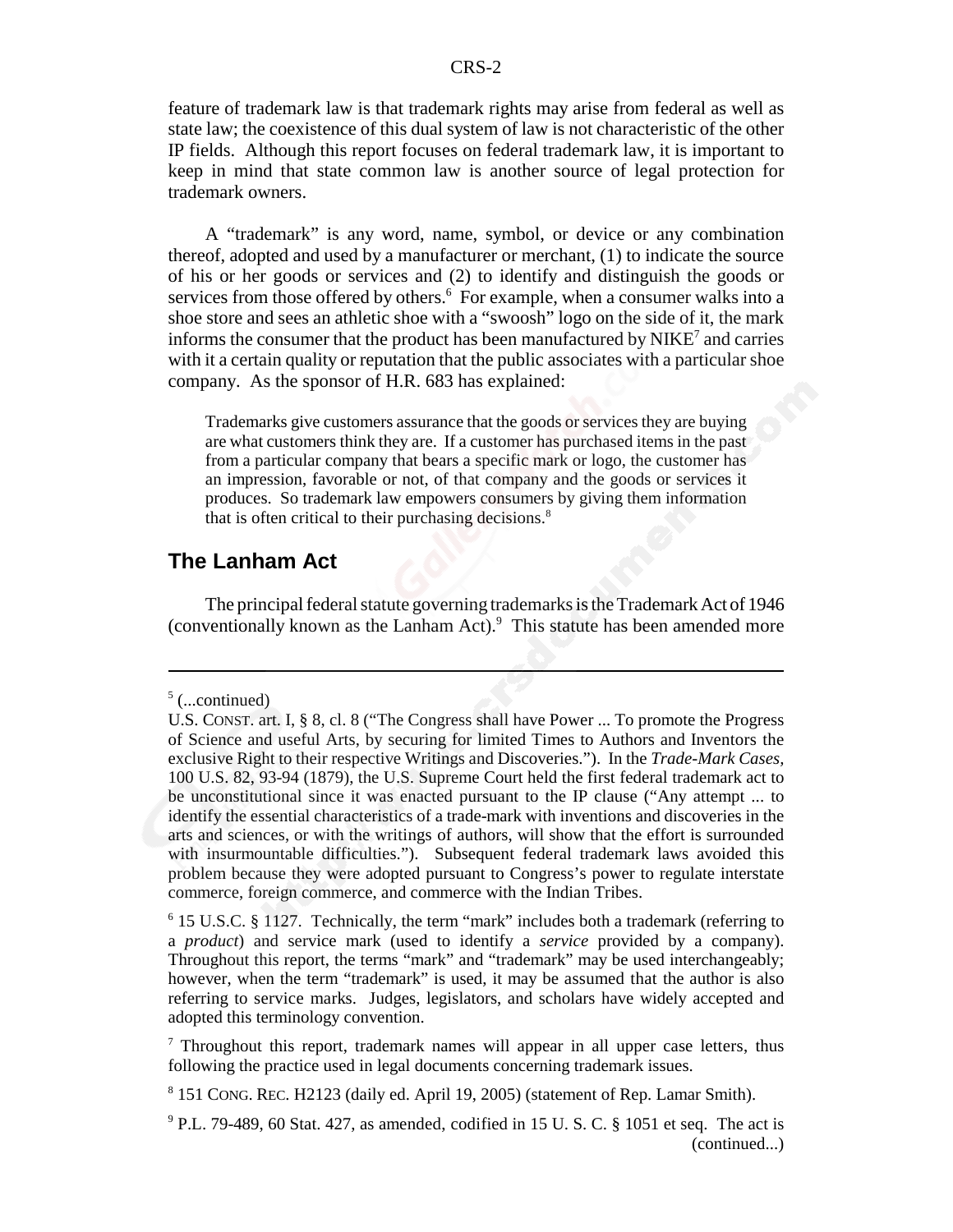than 30 times since its effective date on July 5, 1947, in response to lobbying efforts by trademark owners seeking greater protection for their marks, new technological developments such as the Internet, and U.S. treaty obligations mandating uniformity of U.S. intellectual property law with that of other countries.10 Under the Lanham Act, a merchant or manufacturer that wants to use a mark on a product or service must register that mark with the U.S. Patent and Trademark Office (PTO) to obtain federal protection for the mark. Failure to register a mark with the PTO does not mean that the entity using the mark has not established rights in it; once the mark is first used in commerce (a good bearing the mark is sold to the public in a bona fide transaction), state common law confers trademark protection to the mark.<sup>11</sup> However, the Lanham Act provides substantial benefits and incentives to the trademark owner to seek federal registration, including the following: $12$ 

- nationwide, constructive notice to the public of the ownership of the mark;
- ! prima facie evidence of the validity of the mark, the registrant's ownership of the mark, and the registrant's exclusive right to use the mark in interstate commerce;
- the ability to bring a legal action concerning the mark in federal court;
- the use of the U.S. registration as a basis to obtain registration in foreign countries; and
- $\bullet$  the ability to file the U.S. registration with the U.S. Customs Service to prevent importation of infringing foreign goods.

**Distinctiveness and the Degree of Trademark Protection.** A mark may be federally registered with the PTO only if it meets certain requirements. The mark must be "used in commerce,"13 or the person must have a good faith, "bona fide intention" to use the mark in commerce.<sup>14</sup> However, not all marks that are used in such manner will qualify for trademark protection. Eligibility for registration and the degree of trademark protection accorded to the mark depend largely on the mark's

<sup>&</sup>lt;sup>9</sup> (...continued)

named after Congressman Fritz Lanham, who chaired the U.S. House of Representatives' Patent Committee. The Lanham Act also is the principal federal law governing unfair competition.

<sup>&</sup>lt;sup>10</sup> ROGER E. SCHECHTER & JOHN R. THOMAS, INTELLECTUAL PROPERTY: THE LAW OF COPYRIGHTS, PATENTS AND TRADEMARKS, § 25.2.5 (2003).

 $11$  *Id.* at \$ 26.2.

<sup>12</sup> U.S. PATENT AND TRADEMARK OFFICE, *Should I Register My Mark?, available at* [http://www.uspto.gov/web/offices/tac/doc/basic/register.htm].

 $13$  15 U.S.C. § 1051(a). A mark is deemed to be "used in commerce" when "it is placed in any manner on the goods or their containers or the displays associated therewith or on the tags or labels affixed thereto ... and the goods are sold or transported in commerce." 15 U.S.C. § 1127. The term "commerce" means all commerce which may be lawfully regulated by Congress. *Id.*

 $14$  15 U.S.C. § 1051(b).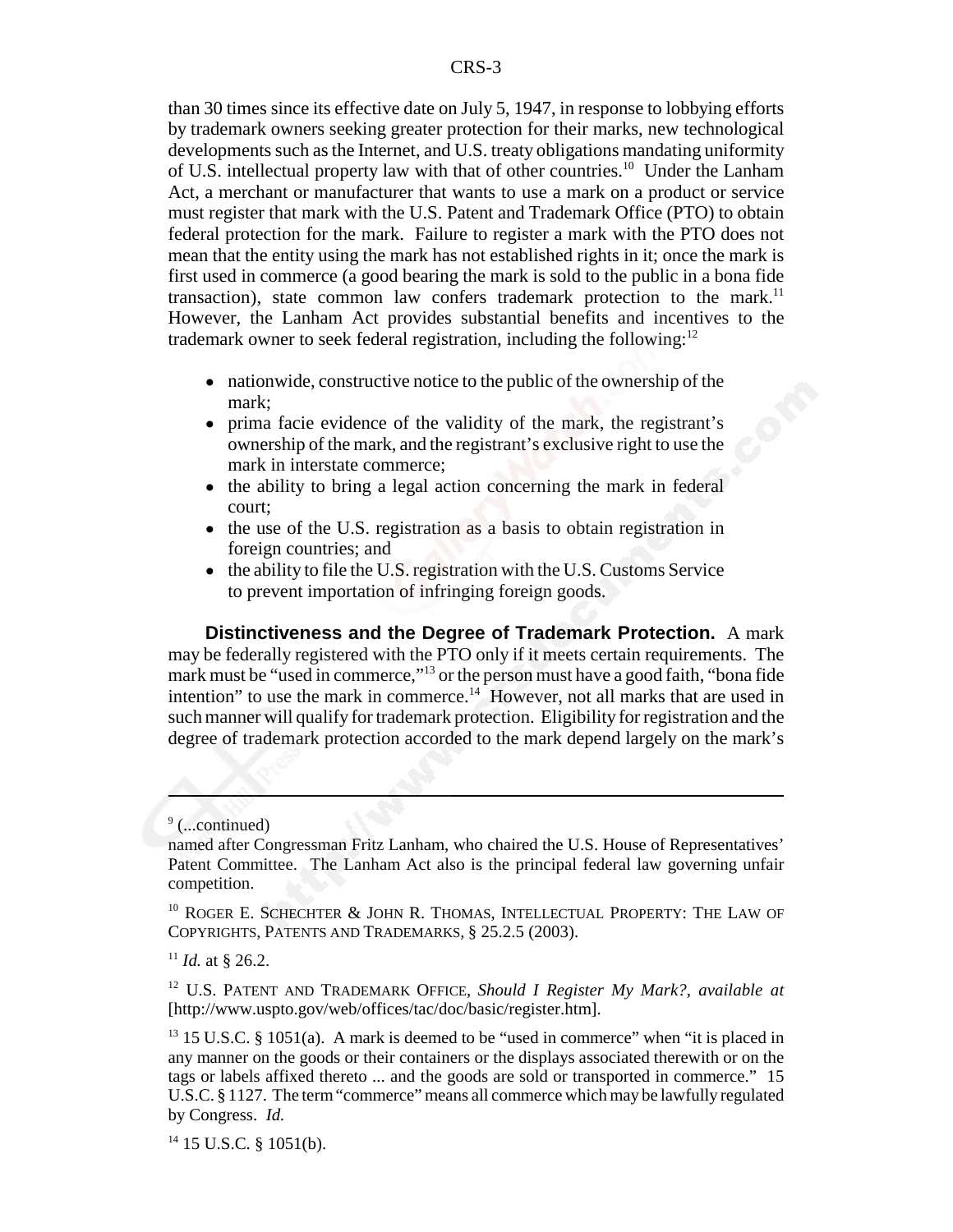"distinctiveness."15 The requirement of distinctiveness is an important safeguard against certain generic or descriptive terms from being monopolized by one merchant to the exclusion of others that might need to use the terms to sell competing products.<sup>16</sup> PTO trademark examiners and courts often refer to the following four categories of word-based marks, which correspond to the level of trademark protection that will be accorded (listed in descending order of distinctiveness): $17$ 

- ! **Fanciful and arbitrary terms**. These marks are considered "inherently distinctive" and thus deserving of the broadest level of protection under trademark law. An example of a fanciful term is KODAK or VERIZON (these are made-up words, not drawn from regular language). An arbitrary term is one that has no necessary connection to the product being sold to which it is associated (e.g., APPLE in reference to a computer).
- ! **Suggestive terms**. These marks may also be considered "inherently distinctive" and entitled to a high level of trademark protection, because they require some imagination and contemplation to determine the nature of the product that is labeled with the mark (e.g., COPPERTONE for suntan lotion or 7-ELEVEN for the convenience store that originally used to be open from 7 a.m. to 11 p.m., although most of the stores now operate 24 hours a day).
- ! **Descriptive words, geographic terms, and personal names**. These marks are not inherently distinctive and generally cannot be registered, at least not immediately upon first use.<sup>18</sup> Descriptive words directly inform the consumer of a characteristic, quality, ingredient, or function of a product (e.g., ICE COLD BEER or BEST SLEEP MATTRESSES). Similarly, geographic names (CALIFORNIA WINE) and personal names (JOE'S DINER) usually cannot be registered. However, an important exception to this general rule is that a descriptive word, geographic term, or name can be registered if it has acquired "secondary meaning."<sup>19</sup> Such a term

<sup>&</sup>lt;sup>15</sup> In addition to denying registration for marks that lack distinctiveness, the Lanham Act states that a mark shall not be registered if it is confusingly similar to another registered mark; is immoral, deceptive, or scandalous matter; or disparages or falsely suggests a connection with persons, living or dead, institutions, beliefs, or national symbols, or brings them into contempt or disrepute. 15 U.S.C. §§ 1052, 1053.

<sup>16</sup> SCHECHTER & THOMAS, *supra* note 10, at § 27.

<sup>&</sup>lt;sup>17</sup> The most commonly cited judicial opinion that explains the four categories of distinctiveness is Abercrombie & Fitch Co. v. Hunting World, Inc., 537 F.2d 4 (2d Cir. 1976). As that opinion explained, these categories exist along a continuum or spectrum of distinctiveness, although"[t]he lines of demarcation ... are not always bright." *Id.* at 9.

<sup>18 15</sup> U.S.C. § 1052(e).

 $19$  15 U.S.C. § 1052(f). The statutory language does not use the term "secondary meaning," but rather states that a descriptive mark may be registered if it "has become distinctive." (continued...)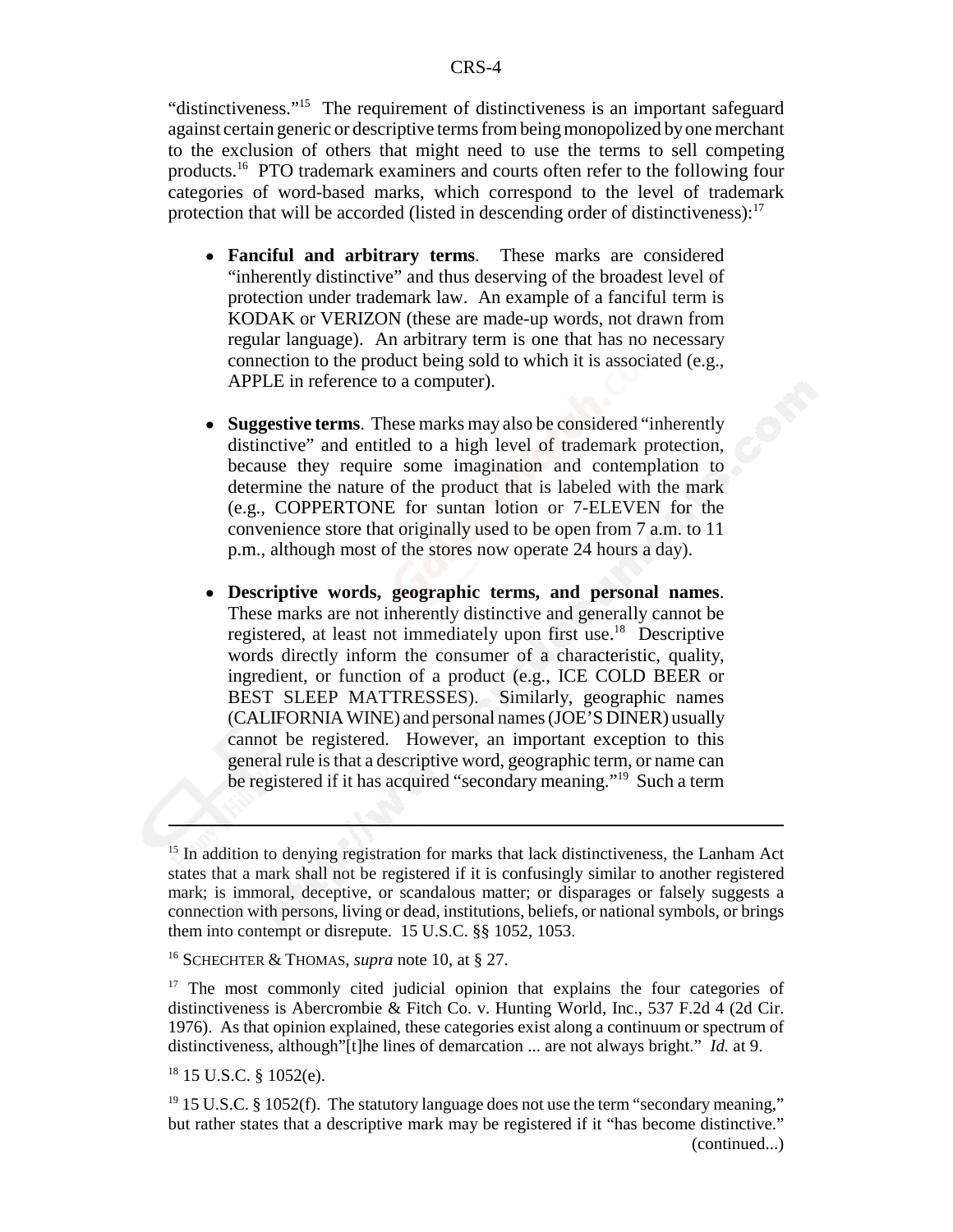can "become" distinctive over time, if a substantial part of the public has come to regard the word as signifying a single and unique source of the product, rather than the product itself.<sup>20</sup> Examples of terms that have acquired distinctiveness include MCDONALD'S, BEN AND JERRY'S, and PARK N FLY.

! **Generic terms**. These words represent the basic name of the category of the product or service being offered for sale, rather than an indication of its source. Generic terms cannot be protected as trademarks. The words MILK, CAR, BREAD are examples of this least-distinctive category; these terms are inherently *incapable* of being distinctive. In addition, some fanciful terms that were once distinctive can lose their distinctive quality and "become" generic, through a phenomenon sometimes referred to as "genericide." Genericide occurs when a once valid mark is so commonly used in everyday language that it no longer serves to identify a particular company but rather becomes synonymous with the entire class of products.21 Examples of marks that have been casualties of genericide include THERMOS, ASPIRIN, KLEENEX, BAND-AID, and CELLOPHANE.

#### **Trademark Infringement and "Likelihood of Confusion"**

Assuming a mark satisfies the requirements discussed above for trademark protection, the merchant who first uses that mark generally has the exclusive right to use it in certain ways. The trademark owner may have several causes of action to prevent unauthorized uses of the mark (called "infringement"). If the mark is not federally registered, the owner can seek legal remedy for trademark infringement under state law, asserting that the other party's use of a copy, reproduction, imitation, or counterfeit of the mark is likely to cause confusion, mistake, or deception as to the source of origin of the goods or services.<sup>22</sup> A federal trademark registration, however, entitles the owner of the mark to pursue two independent causes of action for infringement, under the following sections of the Lanham Act:

• Section 32: "Any person who shall, without the consent of the registrant — use in commerce any reproduction, counterfeit, copy, or colorable imitation of a registered mark in connection with the sale, offering for sale, distribution, or advertising of any goods or services on or in connection with which such use is likely to cause

 $19$  (...continued)

Courts frequently refer to acquired distinctiveness as "secondary meaning." *See, e.g.,* Two Pesos v. Taco Cabana, 505 U.S. 763, 769 (1992).

<sup>&</sup>lt;sup>20</sup> Inwood Labs. v. Ives Labs., 456 U.S. 844, 851 n.11 (1982).

<sup>21</sup> SCHECHTER & THOMAS, *supra* note 10, at § 27.3.

<sup>22</sup> *See, e.g.,* CAL. BUS. & PROF. CODE § 14320 (2006).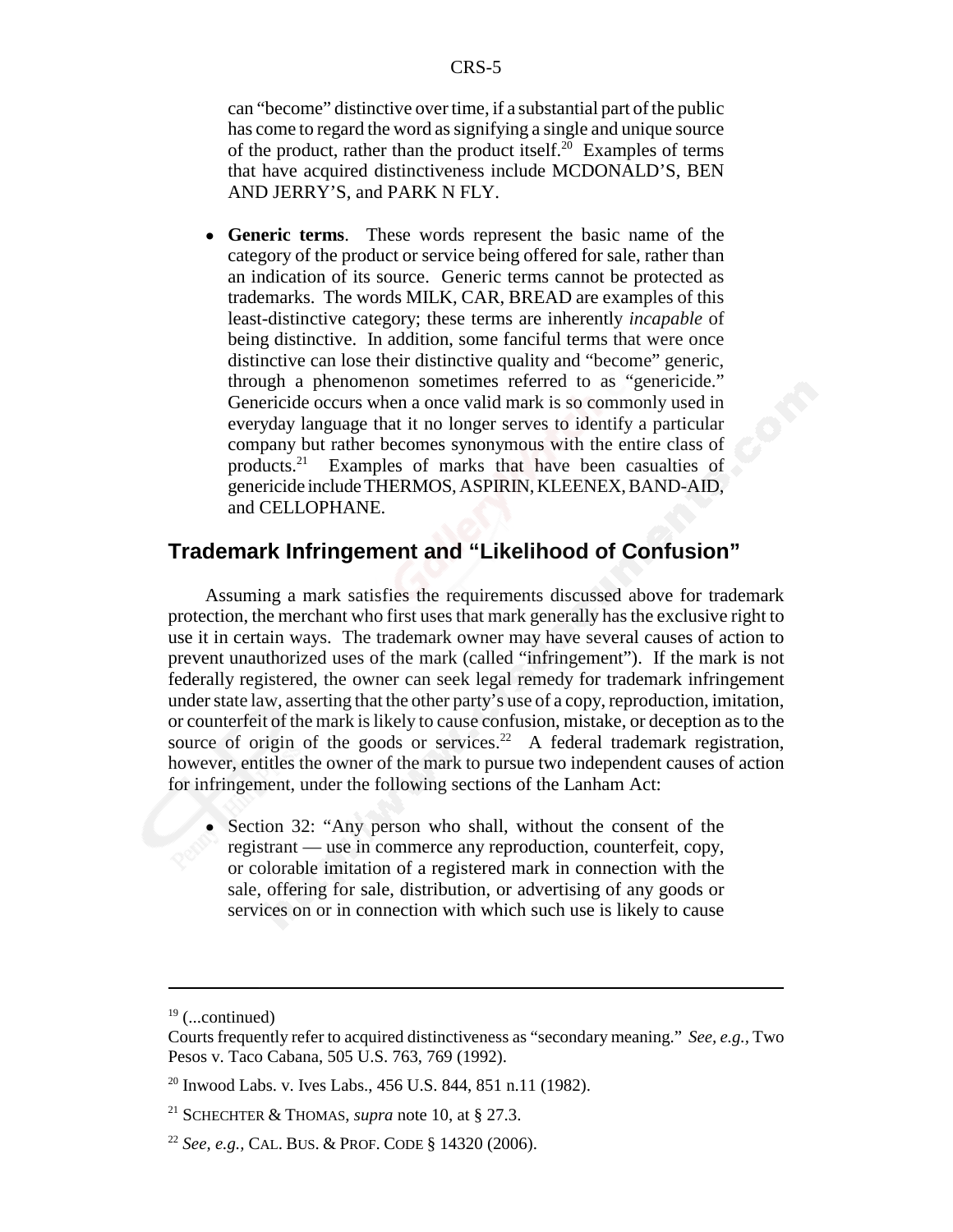confusion, or to cause mistake, or to deceive ... shall be liable in a civil action by the registrant...."<sup>23</sup>

• Section 43: "Any person who, on or in connection with any goods or services, or any container for goods, uses in commerce any word, term, name, symbol, or device, or any combination thereof, or any false designation of origin, false or misleading description of fact, or false or misleading representation of fact, which — is likely to cause confusion, or to cause mistake, or to deceive as to the affiliation, connection, or association of such person with another person, or as to the origin, sponsorship, or approval of his or her goods, services, or commercial activities by another person ... shall be liable in a civil action by any person who believes that he or she is or is likely to be damaged by such act."<sup>24</sup>

Careful scrutiny of the statutory language of these two provisions reveals that while section 32 claims are reserved exclusively for owners of registered trademarks, section 43 claims could be brought by owners of both registered and unregistered marks. In addition, while both causes of action are aimed at preventing unauthorized uses of marks that are deceptive and misleading to consumers, section 43 prohibits a broader range of practices, including false designations of origin or sponsorship.<sup>25</sup> In an action under either section, the touchstone of trademark infringement is the standard of "likelihood of confusion," which means that the plaintiff need not show that actual confusion has occurred, but rather that consumer confusion as to the source of the goods is *probable*. 26 The usual remedy for trademark infringement is injunctive relief,<sup>27</sup> although monetary relief is also available.<sup>28</sup>

#### **Trademark Dilution**

The U.S. Supreme Court has described the dual purposes of trademark law as follows:

[T]rademark law, by preventing others from copying a source-identifying mark, reduce[s] the customer's costs of shopping and making purchasing decisions, for it quickly and easily assures a potential customer that this item — the item with

 $23$  15 U.S.C. § 1114(1).

 $24$  15 U.S.C. § 1125(a)(1).

 $25$  Inwood Labs. v. Ives Labs., 456 U.S. 844, 858 (1982). In substance, however, there is little difference between the federal and state laws concerning trademark infringement, and a litigant in a trademark infringement case will often assert all of these claims. SCHECHTER & THOMAS, *supra* note 10, at § 29.

<sup>26</sup> *See, e.g.,* Rodeo Collection, Ltd. v. West Seventh, 812 F.2d 1215, 1217 (9th Cir. 1987) (explaining that "[l]ikelihood of confusion requires that confusion be probable, not simply a possibility").

27 15 U.S.C. § 1116.

<sup>28</sup> 15 U.S.C. § 1117(a) (permitting recovery of the infringer's profits, plaintiff's damages and litigation costs, and attorney fees).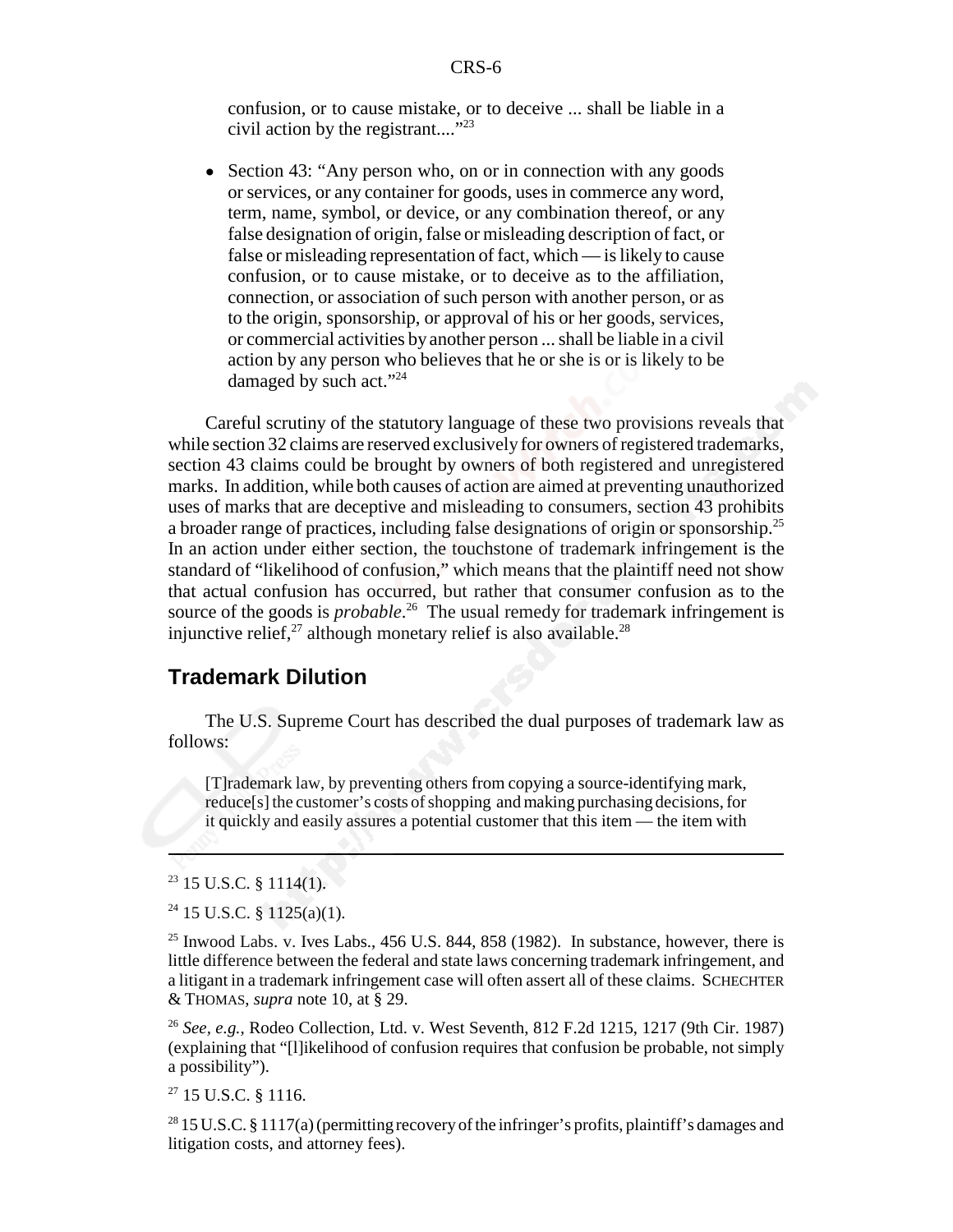this mark — is made by the same producer as other similarly marked items that he or she liked (or disliked) in the past. At the same time, the law helps assure a producer that it (and not an imitating competitor) will reap the financial, reputation-related rewards associated with a desirable product. The law thereby encourage[s] the production of quality products, and simultaneously discourages those who hope to sell inferior products by capitalizing on a consumer's inability quickly to evaluate the quality of an item offered for sale.<sup>29</sup>

In contrast with traditional trademark law, which aims to prevent deception and consumer confusion, is a relatively recent cause of action called "trademark dilution." "Dilution" is statutorily defined in 15 U.S.C. § 1127 to mean "the lessening of the capacity of a famous mark to identify and distinguish goods or services, regardless of the presence or absence of ... (1) competition between the owner of the famous mark and other parties, or (2) likelihood of confusion, mistake, or deception." For example, a strong, distinctive famous trademark such as KODAK could be diluted if an unauthorized party marketed an unrelated and noncompeting product such as KODAK mayonnaise. Even though a consumer may not likely be confused by the mark, the concern of dilution law is that the distinctiveness, effectiveness, and advertising value of the famous mark may be eroded and "watered down" by such usage over time, potentially affecting consumer perceptions of the company and its reputation. Dilution law thus seeks to preserve the uniqueness and strength of a famous mark. The concept of trademark dilution traces its origin to a law review article written in  $1927^{30}$  and has been adopted as a cause of action by many state jurisdictions, although the state laws vary in nature and extent of protection.

Dilution can occur in two ways. Dilution by blurring is the most common dilution claim. "Blurring" occurs when the famous mark's ability to identify its product has been impaired due to an association in the minds of consumers arising from similarity between another mark and the famous mark. For example, a famous mark such as EXXON is uniformly and nearly automatically associated with the energy and petrochemical company. However, the name NATIONAL may evoke several different mental associations, such as NATIONAL SEMICONDUCTOR, NATIONAL CITY BANK, or NATIONAL GEOGRAPHIC.

Dilution by tarnishment is the second form of dilution. Tarnishment occurs when the reputation of a famous mark has been harmed by negative associations arising from the similarity between another mark and the famous mark. Situations in which tarnishment could result are when a famous trademark is "linked to products of shoddy quality, or is portrayed in an unwholesome or unsavory context, with the result that the public will associate the lack of quality or lack of prestige in the defendant's goods with the plaintiff's unrelated goods."31 Unlike a claim for

 $^{29}$  Qualitex Co. v. Jacobson Prods. Co., 514 U.S. 159, 164-64 (1995)(citations and internal quotations omitted).

<sup>30</sup> Frank Schechter, *The Rational Basis of Trademark Protection,* 40 HARV. L. REV. 813 (1927).

<sup>&</sup>lt;sup>31</sup> Hormel Foods Corp. v. Jim Henson Prods., 73 F.3d 497, 507 (2nd Cir. 1996) (citations and internal quotations omitted). At issue in this case was Jim Henson's wild boar puppet (continued...)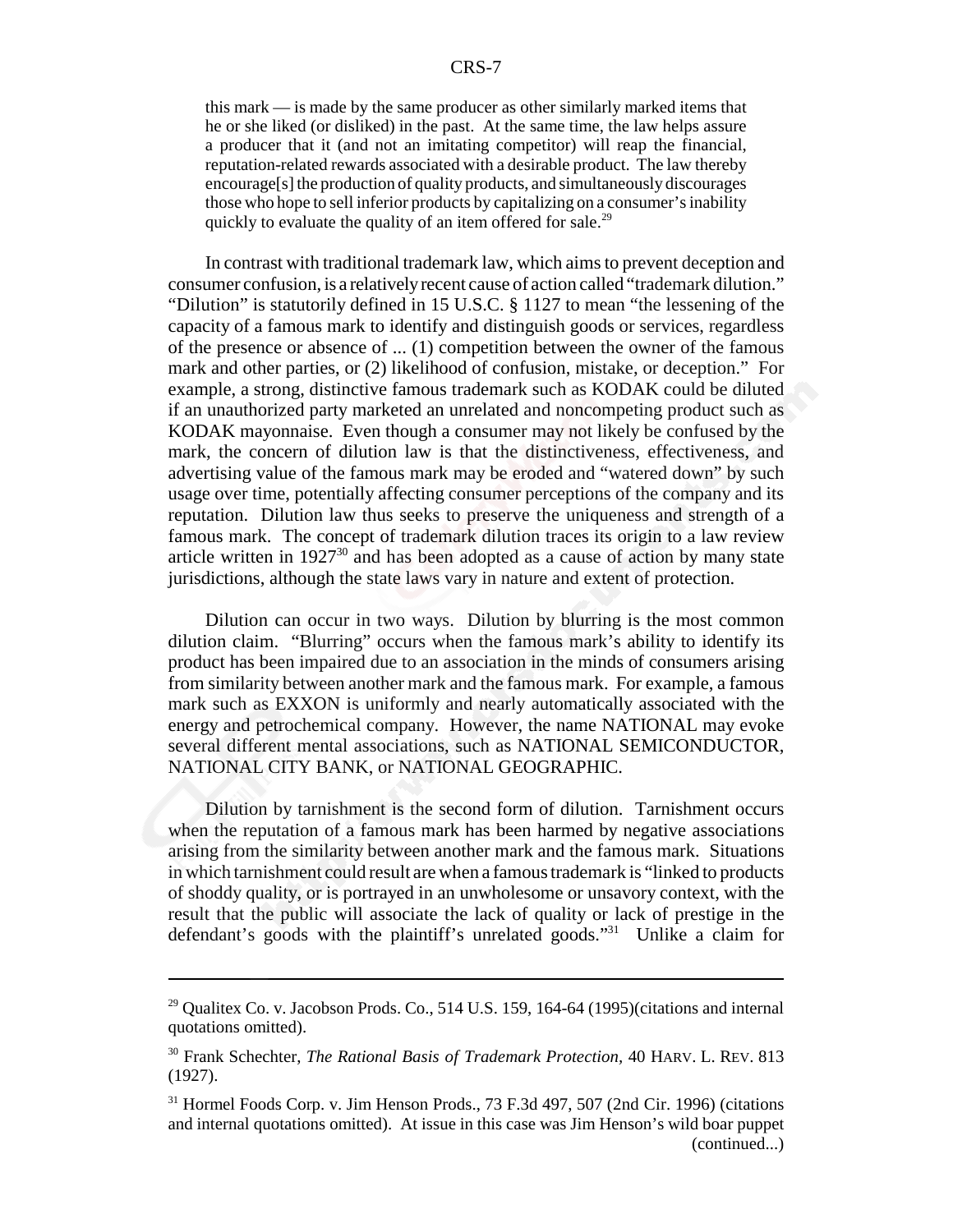traditional trademark infringement, an action for dilution does *not* require a showing of likelihood of consumer confusion.32

#### **Federal Trademark Dilution Act**

To bring nationwide uniformity and consistency to the protection of famous marks from dilution, and to meet the United States' international obligations under the Agreement on Trade-Related Aspects of Intellectual Property Rights (TRIPS),<sup>33</sup> Congress in December 1995 passed the Federal Trademark Dilution Act of 1995  $(FTDA)$ ,<sup>34</sup> amending section 43 of the Lanham Act to create the first federal cause of action for trademark dilution.<sup>35</sup> The FTDA entitles the owner of a famous mark to seek injunctive relief from a court "against another person's commercial use in commerce of a mark or trade name, if such use begins after the mark has become famous and causes dilution of the distinctive quality of the mark."36 Although an injunction is the usual remedy for a violation of the FTDA, monetary relief and destruction of the infringing articles are also available if the infringer "willfully

32 15 U.S.C. § 1127.

34 P.L. 104-98, 109 Stat. 985 (1996).

<sup>35</sup> According to its legislative history, the FTDA does not preempt state anti-dilution laws. *See* H.REPT. 104-374, at 4 ("It is important to note that H.R. 1295 would not pre-empt existing state dilution statutes. State laws could continue to be applied in cases involving locally famous or distinctive marks. Unlike patent and copyright laws, federal trademark law presently coexists with state trademark law, and it is to be expected that a federal dilution statute should similarly coexist with state dilution law"). (Citation omitted.)

 $31$  (...continued)

<sup>(</sup>one of his Muppets) called "Spa'am," which according to the court was so named "to poke a little fun at Hormel's famous luncheon meat by associating its processed, gelatinous block with a humorously wild beast." *Id.* at 501. The court ultimately decided that the case presented no likelihood of dilution by tarnishment, on the basis that Henson's use would not have caused negative associations, Henson was not a direct competitor, and "the parody is part of the product itself." *Id.* at 508.

<sup>&</sup>lt;sup>33</sup> The TRIPS Agreement is an international agreement on intellectual property that is one component of the treaties that created the World Trade Organization (WTO) in 1995. TRIPS establishes minimum standards of protection for patents, copyrights, trademarks, and trade secrets that each WTO signatory nation must give to the intellectual property of fellow WTO members. Compliance with TRIPS is a prerequisite for WTO membership. *See* World Trade Organization, *Understanding the WTO — Intellectual Property: Protection and Enforcement, at* [http://www.wto.org/english/thewto\_e/whatis\_e/tif\_e/agrm7\_e.htm].

 $36\,15$  U.S.C. § 1125(c)(1). However, an injunction for dilution may be considerably broader than one for trademark infringement: "A trademark injunction is usually limited to uses within one industry or several related industries. Dilution law is the antithesis of trademark law in this respect, because it seeks to protect the mark from association in the public's mind with wholly unrelated goods and services. The more remote the good or service associated with the junior use, the more likely it is to cause dilution rather than trademark infringement. A dilution injunction, by contrast to a trademark injunction, will generally sweep across broad vistas of the economy." Mattel, Inc. v. MCA Records, 296 F.3d 894, 904-05 (9th Cir. 2002).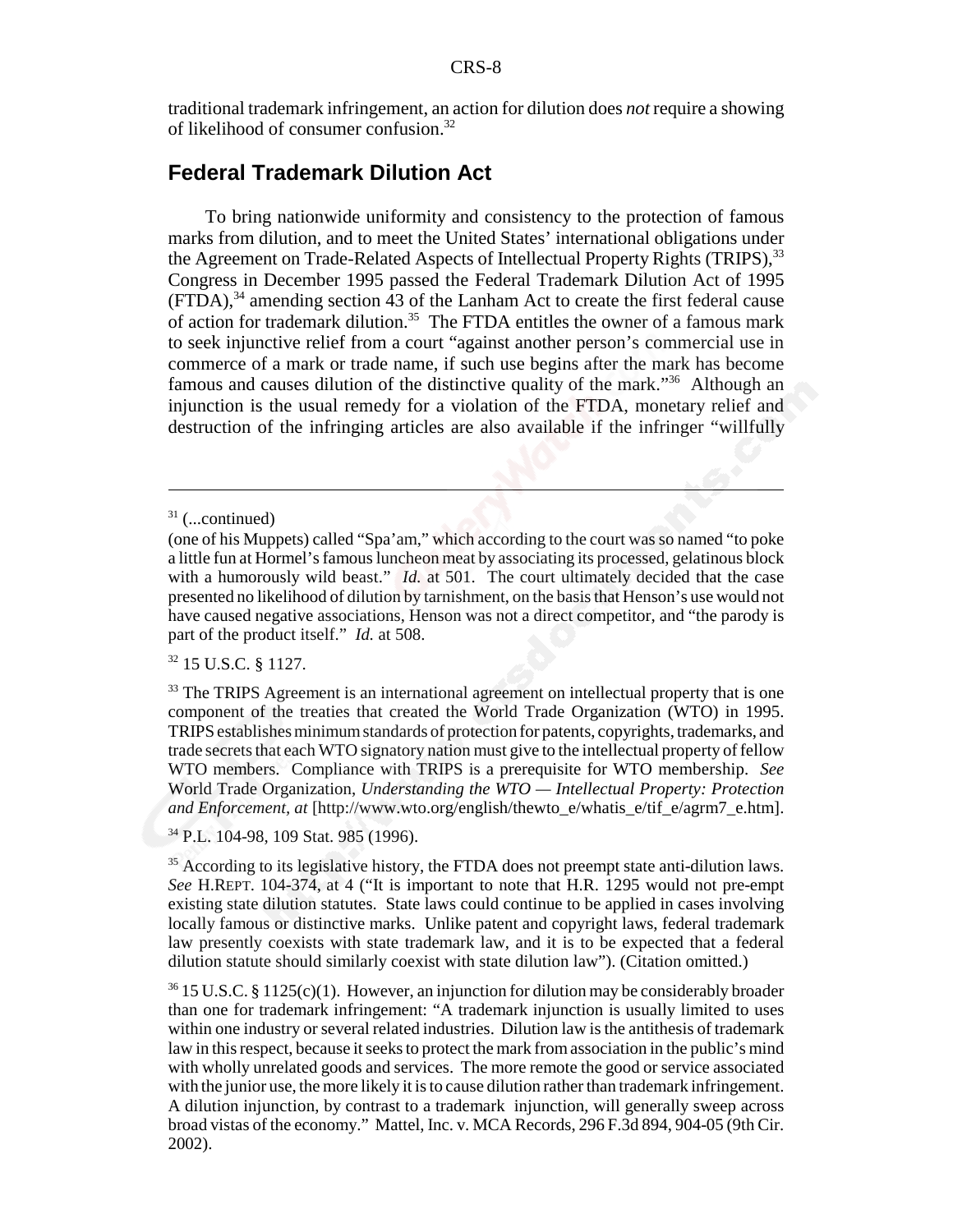intended to trade on the owner's reputation or to cause dilution of the famous mark."37

By its terms, the scope of protection under the FTDA is reserved only for owners of prominent, renowned marks of significant fame. The famous mark need not be federally registered to qualify for dilution protection.<sup>38</sup> In addition, the Court of Appeals for the Federal Circuit has observed that unlike traditional trademark law, which "serves the interests of consumers, as well as sellers, in having trademarks function as source-identifiers," dilution law "offers no benefit to the consumer public — only to the [trademark] owner."39 In other words, traditional trademark infringement law prevents consumers from being misled and purchasing a product that is not what they expected; it also ensures that the owner of the trademark is not deprived of a sale. Dilution law is designed to preserve the capacity of a famous mark to identify and distinguish the goods or services to which it is attached.

To address First Amendment concerns raised by the media and consumer rights and civil liberties advocates, the FTDA provides three affirmative defenses to a claim of dilution. The three statutory exemptions<sup>40</sup> are listed in 15 U.S.C. § 1125(c)(4):

- Fair use of a famous mark by another person in comparative commercial advertising or promotion to identify the competing goods or services of the owner of the famous mark.
- Noncommercial use of a mark.
- All forms of news reporting and news commentary.

#### **Judicial Interpretation of the FTDA**

Since the FTDA was enacted, some trademark owners have attempted to use the law in ways that arguably go beyond the statute's scope and purpose (e.g., some owners of insufficiently famous marks have tried to establish a federal dilution claim, and others have brought suit under the FTDA to prohibit parody and criticism of their marks). In adjudicating these cases, several federal courts have interpreted the FTDA narrowly, creating what some view as more stringent barriers to obtaining dilution protection than the statute's drafters would require. In addition, the United States

39 TCPIP Holding Co. v. Haar Communs., 244 F.3d 88, 95 (Fed. Cir. 2001).

 $37\,15$  U.S.C. § 1125(c)(2). These remedies are subject to the discretion of the court and the principles of equity.

<sup>38</sup> *See* H.REPT. 104-374, at 7 (noting that Section 43(c)(1) "provide[s] protection to famous marks, whether or not the mark is the subject of a federal trademark registration"). However, "it is hard to imagine a situation where the owner of a truly famous mark would not take the relatively simple step of securing federal trademark registration, and the failure to register should raise at least a yellow flag with a court attempting to determine if the mark is truly famous." SCHECHTER & THOMAS, *supra* note 10, at § 30.2.

<sup>&</sup>lt;sup>40</sup> The legislative history of the FTDA explains that these forms of activities "would not be actionable," and that the defenses are "designed to preclude the courts from enjoining speech that courts have recognized to be constitutionally protected." H.REPT. 104-374, at 8.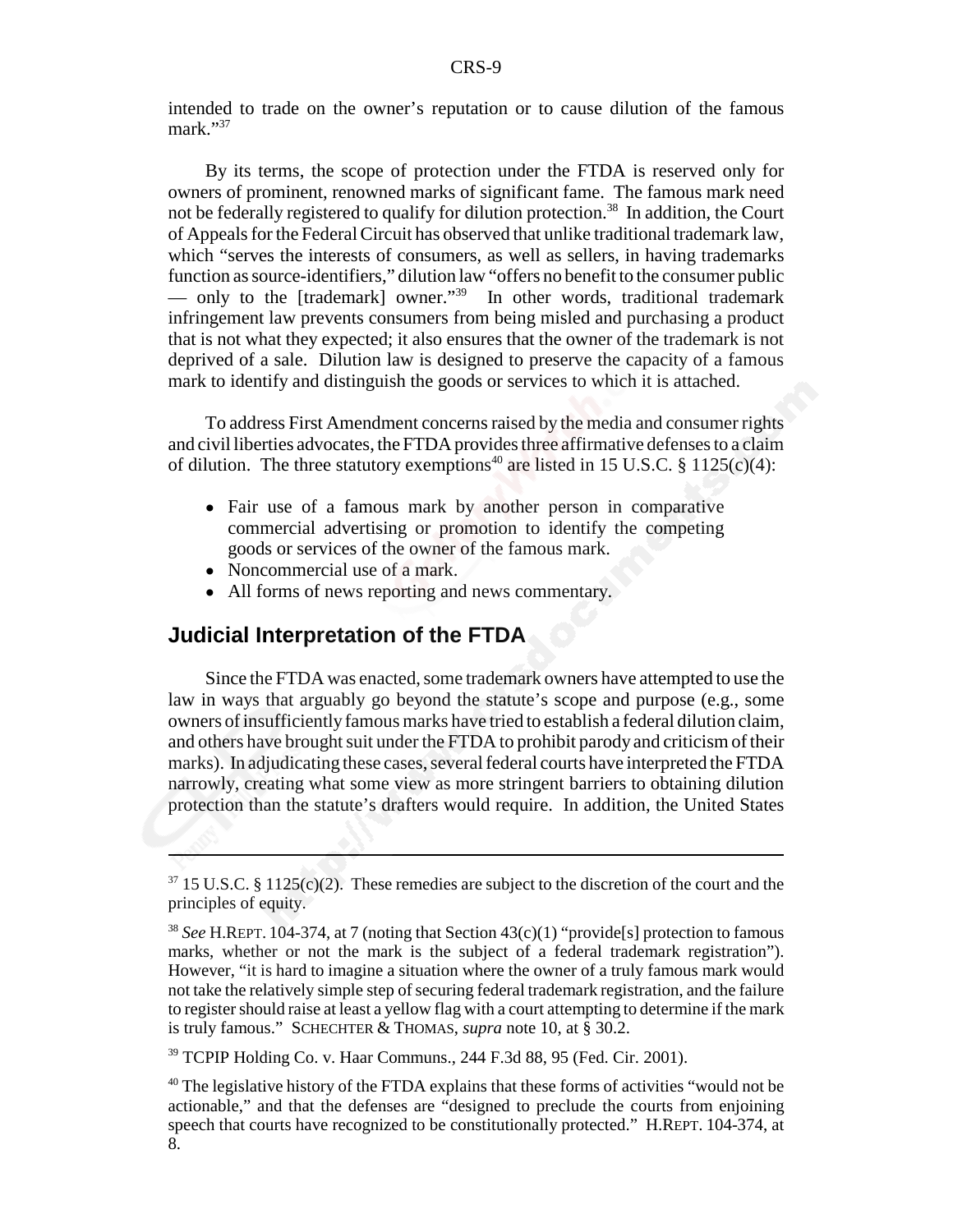Supreme Court in 2003 rendered a decision that narrowly construed the FTDA, to the distress of some experts.<sup>41</sup>

**No Protection for Famous Marks that Have Acquired Distinctiveness.** In a case concerning the trademark THE CHILDREN'S PLACE, used by a chain of stores that sells children's clothing and accessories, the U.S. Court of Appeals for the Second Circuit held that the FTDA does not protect descriptive marks, since they possess no *inherent* distinctive quality.<sup>42</sup> Although the appellate court agreed that THE CHILDREN'S PLACE has acquired secondary meaning,<sup>43</sup> the court stated that the "mark's deficiency in inherent distinctiveness is not compensated by the fact that [the] mark has achieved a significant degree of consumer recognition."44 The impact of this ruling is significant; famous marks that have acquired distinctiveness, such as MCDONALD'S, AMERICAN AIRLINES, and DISNEY, might be deemed ineligible for the protections of the FTDA if a case arose concerning these trademarks within the Second Circuit. Other appellate circuits have not adopted this interpretation of the FTDA.

**Defining the Noncommercial Use Defense.** In 1997, a Danish band called Aqua released a song called "Barbie Girl," which became a commercial success. The song contains lyrics that poke fun at the iconic Barbie doll manufactured by Mattel, Inc.; among other things, the song refers to Barbie as a "bimbo." The company sued the record label that published the song, MCA Records, claiming in part that the song dilutes the Barbie trademark by both blurring and by tarnishment.<sup>45</sup> While the U.S. Court of Appeals for the Ninth Circuit found that Barbie qualified for relief under the FTDA as a famous and distinctive mark, and that the song's use of the mark is dilutive, the appellate court ruled that the FTDA's statutory exemption for "noncommercial use" of a mark shields MCA from liability because the song contains artistic expression.46 Despite the song being offered for sale to the public, the use of the Barbie mark fell within the "noncommercial use" exemption because "the song also lampoons the Barbie image and comments humorously on the cultural values Aqua claims she represents."<sup>47</sup> The Ninth Circuit court explained, "If speech is not 'purely commercial' — that is, if it does more than

<sup>47</sup> *Id.* at 907.

<sup>41</sup> *Hearing on H.R. 683, the "Trademark Dilution Revision Act of 2005": Hearings Before the Subcomm. on Courts, the Internet, and Intellectual Property of the House Comm. on the Judiciary,* 109th Cong., 1st Sess. (2005) (statement of Professor Mark A. Lemley, Stanford Law School), at 2, *available on Apr. 24, 2006 at* [http://judiciary.house.gov/media/pdfs/ lemley021705.pdf].

<sup>&</sup>lt;sup>42</sup> TCPIP Holding Co. v. Haar Communs., 244 F.3d 88, 98 (2nd Cir. 2001).

<sup>&</sup>lt;sup>43</sup> The court made this determination by noting that the chain store's owner "operates about 230 retail stores under its mark in twenty-seven states, sold \$280 million worth of goods in 1998, and has expended tens of millions of dollars advertising its mark in the last decade." *Id.* at 96 (citation and internal quotations omitted).

<sup>44</sup> *Id.* at 98.

<sup>45</sup> Mattel, Inc. v. MCA Records, 296 F.3d 894, 902 (9th Cir. 2002).

<sup>46</sup> *Id.* at 903, 907.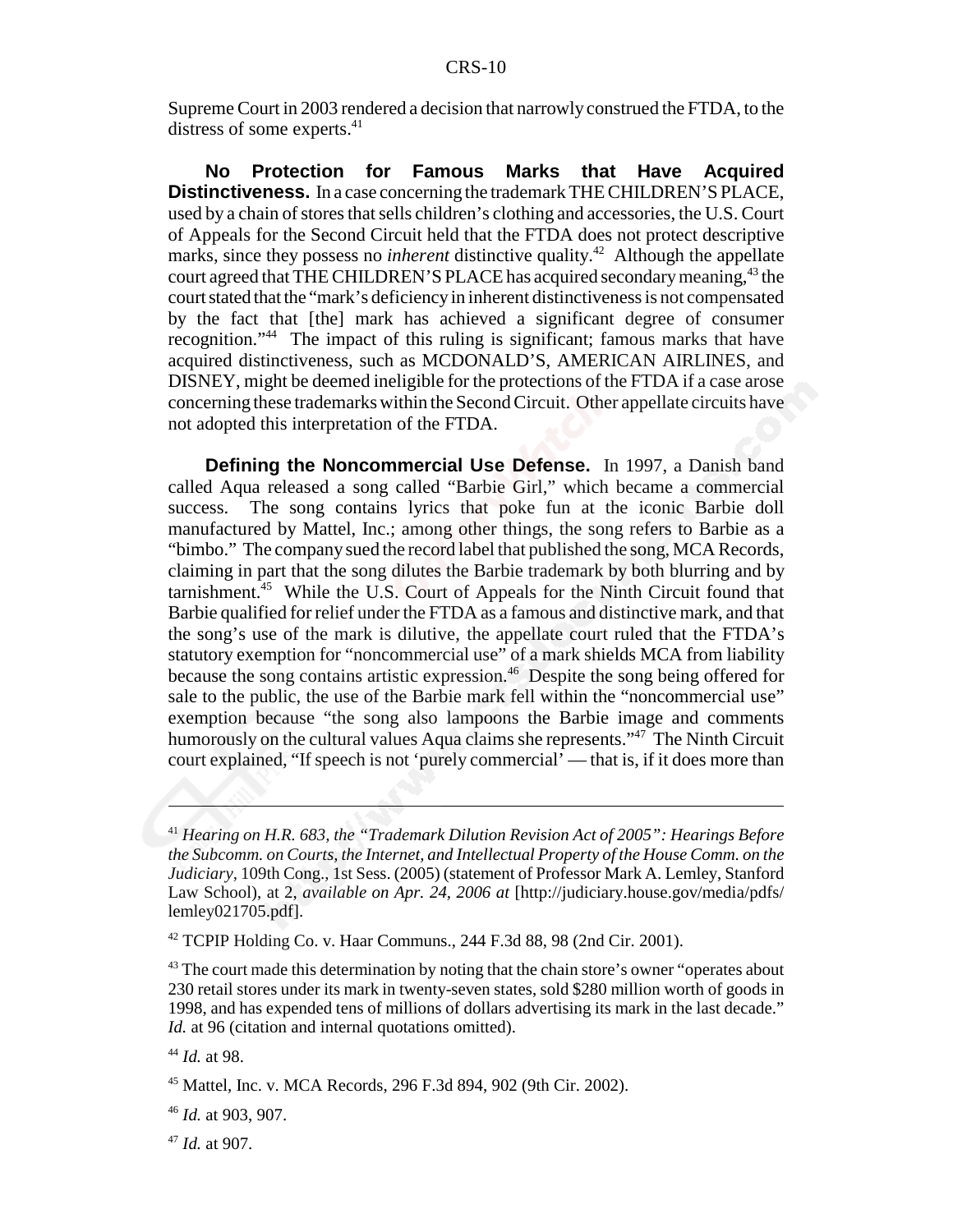#### CRS-11

propose a commercial transaction — then it is entitled to full First Amendment protection."48 Thus, Mattel's dilution claim against MCA failed.

**Requirement of Both Fame and Distinctiveness.** The FTDA lists several factors that are intended to guide a court in deciding "whether a mark is distinctive and famous."49 In interpreting this statutory language, the U.S. Court of Appeals for the Third Circuit rejected the argument that the FTDA requires a mark to be subjected to a test for fame *and* a separate test for distinctiveness to qualify for federal dilution protection.<sup>50</sup> A cited scholar on trademark law, J. Thomas McCarthy, agreed with the appellate court:

In the author's view there is in  $[15 \text{ U.S.C. } § 1125(c)(l)]$  no separate statutory requirement of "distinctiveness," apart from a finding that the designation be a "mark" that is "famous." "Distinctiveness" is used here only as a synonym for "fame." Even if "distinctiveness" is regarded as a separate requirement, it would, in the author's view, be redundant. To be a "mark" eligible in the first place for protection under  $[\S 1125(c)(l)]$ , basic trademark principles dictate that a designation has to be "distinctive" either inherently or through acquisition of secondary meaning. $51$ 

The U.S. Court of Appeals for the Second Circuit, however, reached a different conclusion about the FTDA: "We think the inclusion of the requirement of distinctiveness was intended, for good reason, to deny the protection of the statute to non-distinctive marks."52 The court continued: "Many famous marks are of the common or quality-claiming or prominence-claiming type — such as American, National, Federal, Federated, First, United, Acme, Merit or Ace. It seems most unlikely that the statute contemplates allowing the holders of such common, albeit famous, marks to exclude all new entrants."53 Thus, "distinctiveness" is a separate statutory element that must be satisfied by an owner of a famous trademark to obtain relief within the Second Circuit.

**FTDA Requires a Showing of Actual Dilution.** In a case concerning the Ringling Brothers and Barnum & Bailey Circus's trademark slogan, THE GREATEST SHOW ON EARTH, the U.S. Court of Appeals for the Fourth Circuit held that Ringling had *not* proved that its trademark had been diluted by the State of Utah's commercial use of its trademark slogan, THE GREATEST SNOW ON EARTH, as an advertisement of the state's winter sports attractions. The court held

<sup>48</sup> *Id.* at 906.

<sup>49</sup> *See* 15 U.S.C. § 1125(c)(1)(A)-(H).

<sup>&</sup>lt;sup>50</sup> Times Mirror Magazines, Inc. v. Las Vegas Sports News, 212 F.3d 157, 166-67 (3rd Cir. 2000).

<sup>51</sup> J. THOMAS MCCARTHY, MCCARTHY ON TRADEMARKS AND UNFAIR COMPETITION, (4th ed. 1999), at § 24:91 (footnotes omitted).

<sup>52</sup> Nabisco, Inc. v. PF Brands, Inc., 191 F.3d 208, 216 (2nd Cir. 1999).

<sup>53</sup> *Id.*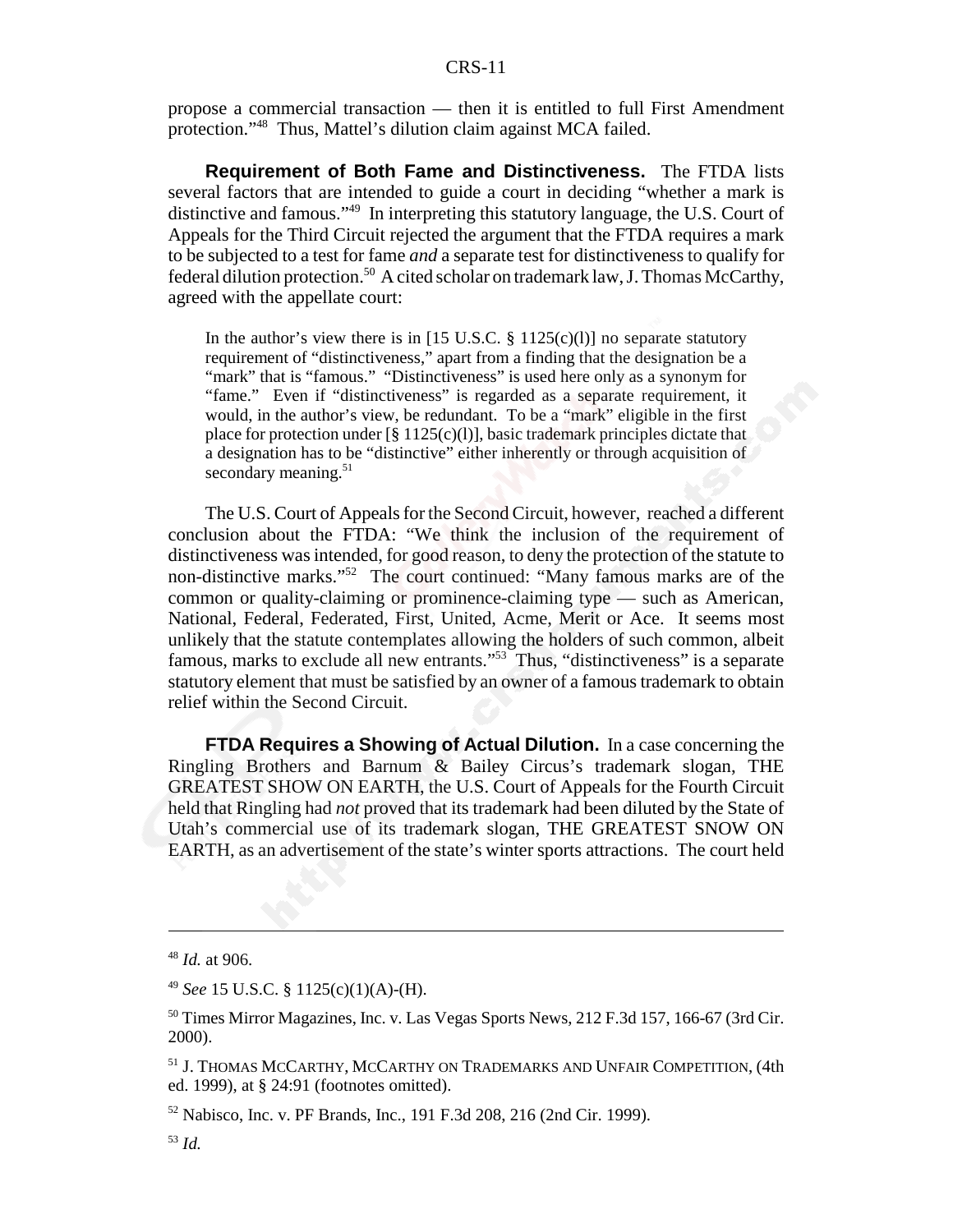that proof of dilution under the FTDA requires proof of an "actual, consummated harm." $54$ 

However, in *Nabisco, Inc. v. PF Brands, Inc.*, the U.S. Court of Appeals for the Second Circuit disagreed with the Fourth Circuit's interpretation, stating that:

In our view, however, such a reading depends on excessive literalism to defeat the intent of the statute. Notwithstanding the use of the present tense in "causes dilution," it seems plausibly within Congress's meaning to understand the statute as intending to provide for an injunction to prevent the harm before it occurs.<sup>55</sup>

The Second Circuit appellate court issued its interpretation, which embraced a "likelihood of dilution" standard of proof: "[W]e read the statute to permit adjudication granting or denying an injunction, whether at the instance of the senior user or the junior seeking declaratory relief, before the dilution has actually occurred."56

To resolve this conflict between the circuit courts over the standard of harm that the FTDA requires to obtain injunctive relief, the United States Supreme Court considered a case involving the VICTORIA'S SECRET trademark.<sup>57</sup> The defendants in the case were two individuals who owned and operated a retail store named "Victor's Little Secret" in Elizabethtown, Kentucky. This store sold lingerie, adult toys and videos, and gag gifts. The corporation that owned the VICTORIA'S SECRET trademark, used on more than 750 Victoria's Secret stores and millions of catalogs selling women's lingerie, sued the defendants for federal dilution of its famous trademark, among other claims. The Court of Appeals for the Sixth Circuit affirmed the dilution injunction against the use of the famous trademark, stating: "This ... is a classic instance of dilution by tarnishing (associating the Victoria's Secret name with sex toys and lewd coffee mugs) and by blurring (linking the chain with a single, unauthorized establishment)."<sup>58</sup>

However, in 2003, the U.S. Supreme Court in *Moseley v. V Secret Catalogue* reversed the summary judgment on the dilution claim. The Court's opinion approved of the Fourth Circuit's reading of the FTDA in *Ringling Brothers,* reasoning that since the statute only grants relief against the commercial use of a mark that "*causes dilution* of the distinctive quality" of the famous mark, the FTDA "unambiguously requires a showing of actual dilution, rather than a likelihood of dilution."59 The VICTORIA'S SECRET trademark owner failed to satisfy this standard to obtain relief under the FTDA, as the Court noted that "[t]here is a complete absence of evidence [in the record] of any lessening of the capacity of the VICTORIA'S

<sup>&</sup>lt;sup>54</sup> Ringling Bros.-Barnum & Bailey Combined Shows, Inc. v. Utah Division of Travel Dev., 170 F.3d 449, 464 (4th Cir. 1999).

<sup>55</sup> Nabisco, Inc. v. PF Brands, Inc., 191 F.3d 208, 224 (2nd Cir. 1999).

<sup>56</sup> *Id.* at 224-25.

<sup>57</sup> Moseley v. V Secret Catalogue, 537 U.S. 418 (2003).

<sup>58</sup> V Secret Catalogue, Inc. v. Moseley, 259 F.3d 464, 477 (6th Cir. 2001).

<sup>&</sup>lt;sup>59</sup> Moseley v. V Secret Catalogue, 537 U.S. 418, 432-33 (2003) (emphasis in original).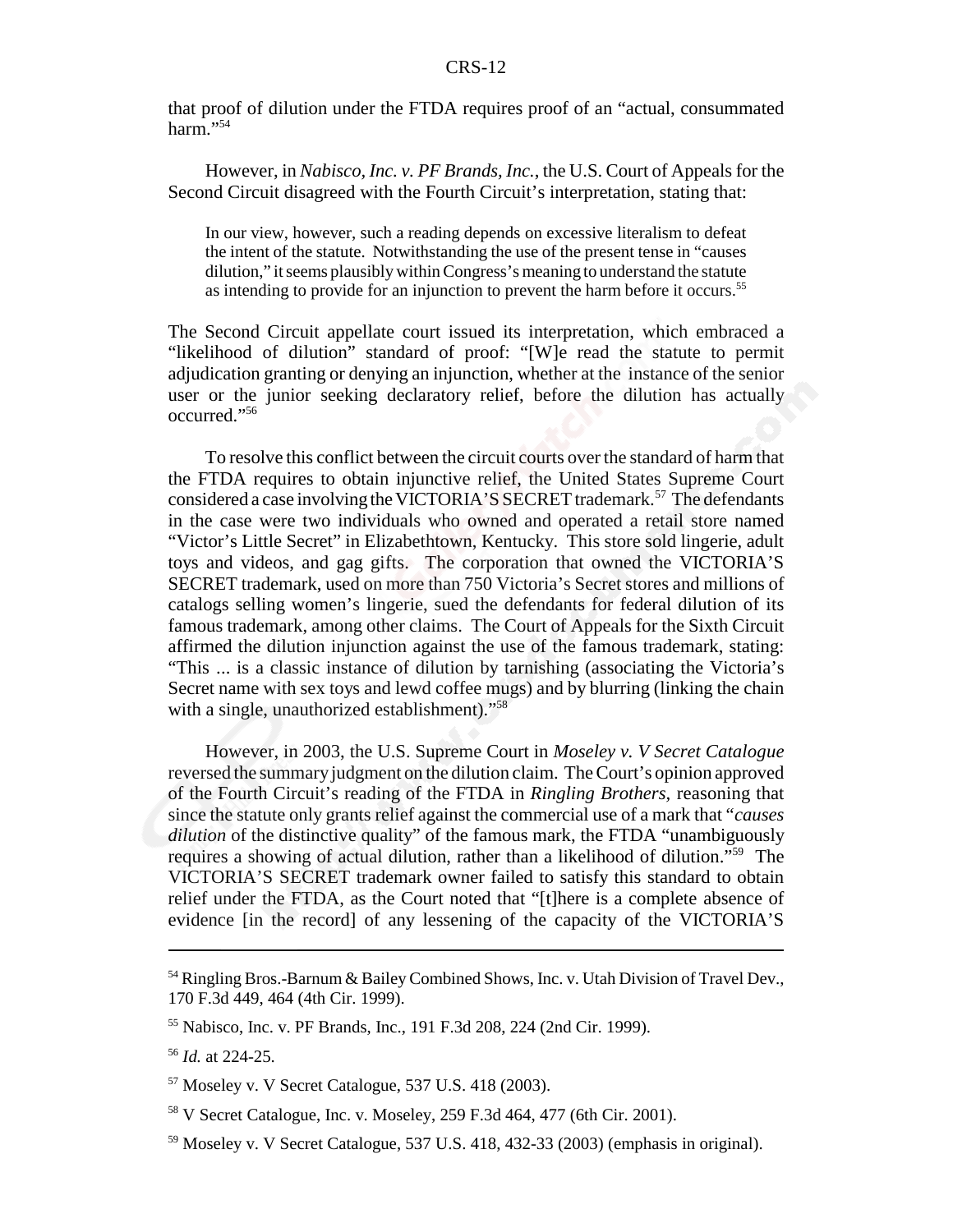SECRET mark to identify and distinguish goods or services sold in Victoria's Secret stores or advertised in its catalogs."<sup>60</sup>

The "actual dilution" standard of harm which the U.S. Supreme Court adopted has been criticized by some observers as creating "an undue burden" for owners of famous trademarks to obtain injunctive relief.<sup>61</sup> Critics argue that "[b]y the time measurable, provable damage has been done ... the remedy, which is injunctive relief, is far less effective."62 In the aftermath of *V Secret*, many courts have rejected dilution claims.

Yet other legal commentators have praised the *V Secret* decision for narrowly construing the FTDA, asserting that this outcome offers greater freedom for small business commercial speech:

[P]ersons like Victor Moseley need a little "breathing space" when they named their businesses or products. A mere likelihood of dilution under the FTDA, devoid of a requirement of proof of actual dilution and damage, gave inadequate breathing space because the decision about what was likely to dilute lay too much on the predilection of judges — judges who might not have any particular expertise in predicting likeliness of dilution. This arguably placed an unfair burden on judges, who generally do not like to make empirical decisions about the way the world works; their special expertise, of course, lies in applying laws to established facts, not in speculating on future occurrences.<sup>63</sup>

Other defenders of the "actual dilution" standard believe it advances the public interest in trademark law.<sup>64</sup> An "actual dilution" standard also helps address one concern of the *Ringling Brothers* appellate court, that requiring plaintiffs to meet a lower standard of proof might effectively create time-unlimited property rights in gross in famous trademarks.<sup>65</sup>

65 Ringling Bros.-Barnum & Bailey Combined Shows, Inc. v. Utah Division of Travel Dev., 170 F.3d 449, 456 (4th Cir. 1999).

<sup>60</sup> *Id.* at 434.

<sup>61</sup> H.REPT. 104-374, at 5.

<sup>&</sup>lt;sup>62</sup> *Id.* (citation omitted).

<sup>63</sup> Sandra Davidson, *Victor's Victory*, 9 COMM.L.&POL'Y 183, 189 (2004); *see also* Jordan M. Blanke, *Victor's Little Secret: Supreme Court Decision Means More Protection for Trademark Parody*, 13 FORDHAM INTELL. PROP. MEDIA & ENT. L.J. 1053, 1092-93 (2003)(observing that *Moseley* "makes it much harder to enjoin the parodic uses of trademarks as long as there is an obvious parody").

<sup>64</sup> Jonathan Mermin, *Interpreting the Federal Trademark Dilution Act of 1995: The Logic of the Actual Dilution Requirement,* 42 B.C. L. REV. 207, 232 (2000) (criticizing the FTDA's expansion of federal trademark law beyond its original purpose of preventing consumer confusion, and suggesting that federal dilution laws might harm consumers by creating higher barriers to entry for new businesses and new products. The author notes that there is a "public interest in market competition based on the objective qualities of products, as opposed to their non-rational psychological associations and brand personalities").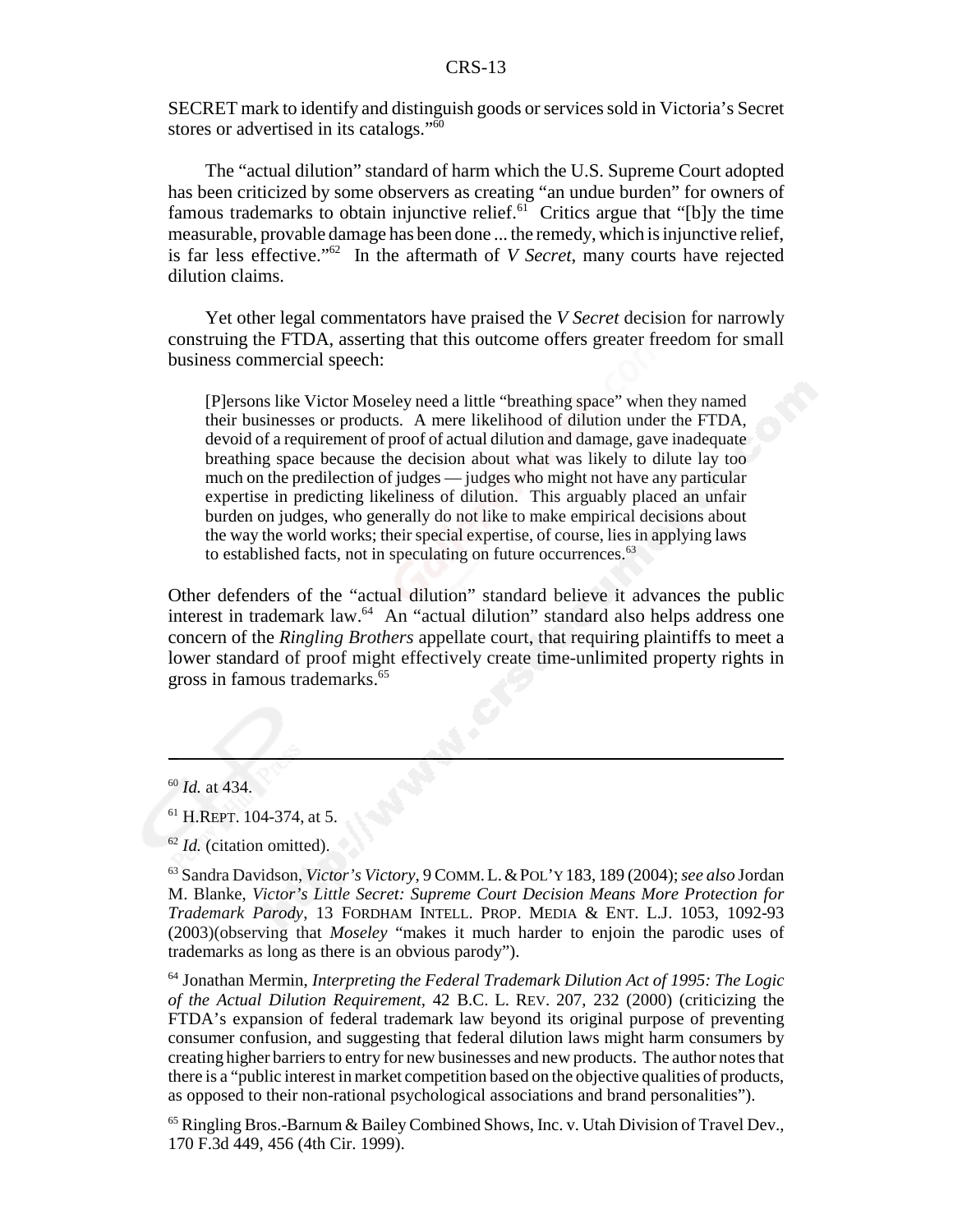#### **Trademark Dilution Revision Act of 2006**

Motivated by the *V Secret* case and by the other judicial decisions discussed above, the 109th Congress considered legislation, H.R. 683, amending the FTDA to clarify federal dilution law and address what some Members of Congress considered to be problematic judicial interpretations of the FTDA. According to the bill's sponsor, the Trademark Dilution Revision Act of 2006 (hereinafter "TDRA") "represents a clarification of what Congress meant when it passed the dilution statute almost a decade ago."66

The TDRA makes the following changes to the FTDA:

- ! Requires that a mark be both famous and distinctive.
- ! Allows federal dilution protection for famous descriptive marks that have acquired distinctiveness.
- Provides a definition of "famous" to limit application of dilution law to only widely recognized marks.
- Expressly provides that dilution may be actionable if done by tarnishment or by blurring.
- ! Establishes that the standard of harm in a federal dilution case is "likelihood of dilution."
- ! Explicitly requires that the defendant had used a mark as a designation of source for a dilution claim to be actionable, thus adding a free speech safeguard for competitors, disgruntled consumers, and the media to criticize, parody, and comment on the goods or services of the famous mark owner.

Some observers and legislators wonder whether the act too heavily favors major corporations over small businesses and future businesses.<sup>67</sup> Others raise concerns

<sup>66</sup> *Hearing on H.R. 683, the "Trademark Dilution Revision Act of 2005": Hearings Before the Subcomm. on Courts, the Internet, and Intellectual Property of the House Comm. on the Judiciary,* 109th Cong., 1st Sess. (2005) (statement of Rep. Lamar Smith), at 2.

<sup>67</sup> *See, e.g.,* 152 Cong. Rec. H6965 (daily ed. Sept. 25, 2006) (statement of Rep. David Wu) ("Since trademark laws have an effect not only on famous companies but also on the many small businesses with legitimate business interests, any antidilution legislation should be very carefully considered so as not to interfere with the rights of small businesses. The goal must be to protect trademarks from subsequent uses that blur, dilute or tarnish that trademark, but it must also be the protection of small business interests from its more powerful corporate counterparts."); *see also* Electronic Frontier Foundation, *Stop the Trademark Act From Diluting Free Speech!, available on Apr. 26, 2006 at* [https://secure.eff.org/site/Advocacy?JServ SessionIdr011=isl6q36wk1.app13b&cmd=display&page=UserAction&id=113] (stating that H.R. 683 "is a big company's dream.... [T]he lawyers policing a trademark could sue businesses and individuals for using words, images, or even colors that look vaguely like a famous brand — without even having to prove that the company is being harmed.... This bill would chill speech and hand ownership of common words to big companies" ).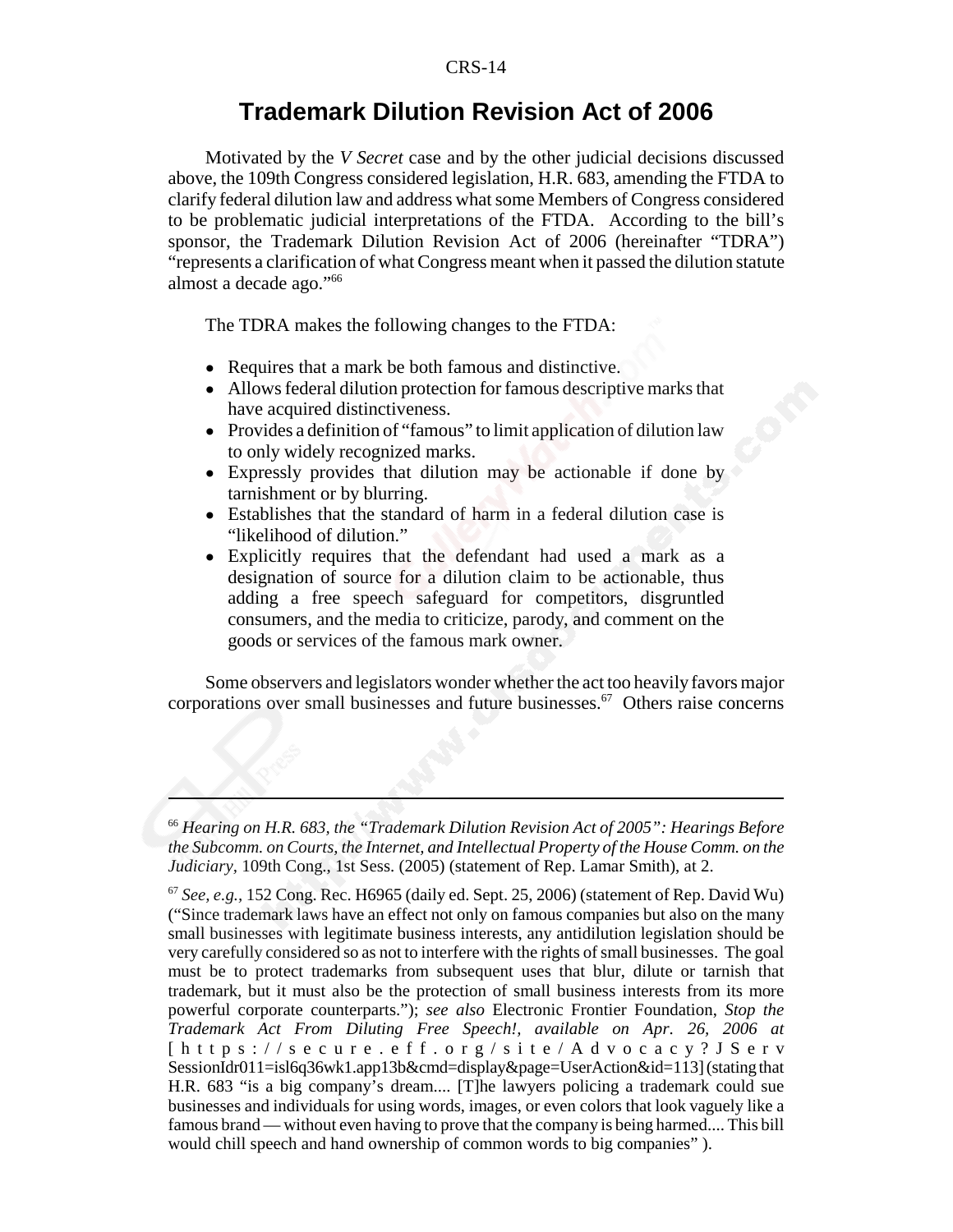#### CRS-15

that it may negatively affect consumer rights and free speech.<sup>68</sup> Several critics speculate that the TDRA will limit existing small businesses and potential future businesses in the choice of names for themselves and their products.<sup>69</sup> Despite these sentiments, the House passed H.R. 683 by a vote of 411 to 8, on April 19, 2005.<sup>70</sup> The Senate passed H.R. 683 with an amendment in the nature of a substitute, by unanimous consent, on March 8,  $2006$ <sup>71</sup>

The most prominent difference between the House- and Senate-passed versions of H.R. 683 is that the House bill would remove "noncommercial use" of a mark as one of the affirmative defenses to a dilution claim brought under the FTDA; the Senate bill retains this exemption. If this defense is removed from existing law, it may affect the outcome of cases that resemble the factual circumstances of the *Barbie Girl* decision and possibly raise questions regarding the FTDA's preservation of free speech rights. However, it could be argued that these First Amendment concerns are adequately addressed by the "fair use" defense for parodying, criticizing, or commenting on the famous mark owner or the goods or services of the mark owner, which is provided in both versions of the bill.<sup>72</sup> The Senate's amendment to the bill keeps the "noncommercial use" exemption as a separate defense from the "fair use" defense, perhaps suggesting that there may be a substantive difference between them.73 Critics of the House-passed bill have argued:

In trademark litigation, consumers who have criticized businesses, or artists who make reference to trademarks in their works, can escape the litigation quickly, and cheaply, by raising the non-commercial use defense. Fair use, by contrast,

<sup>68</sup> *See, e.g.,* Letter from Public Citizen et al., to the Senate Judiciary Committee, February 3, 2006, *available on Apr. 25, 2006 at* [http://www.citizen.org/documents/Judiciary%20 Committee%20letter%20on%20H.R.%20683.pdf] (asserting that H.R. 683 may make the following activities actionable for trademark dilution: disgruntled consumers who criticize famous brands, artists who incorporate famous marks in their expressive creative works, and political candidates who use popular trademarks to comment on their opponents).

<sup>69</sup> *See, e.g.,* 152 Cong. Rec. H6965 (daily ed. Sept. 25, 2006) (statement of Rep. David Wu) ("Unfortunately, this bill will change trademark law to make it easier for large companies to sue individuals and businesses for trademark dilution, thus potentially creating rights in perpetuity for trademarks. ... we run the risk of trademark owners being able to lock up large portions of our shared language. This open-ended invitation to litigate is especially troubling at a time when even colors and common words can be granted trademark protection."); *see also* Public Knowledge, The Trademark Dilution Revision Act of 2005 (H.R. 683), *available on Apr. 25, 2006 at* [http://www.publicknowledge.org/issues/tmdilution].

<sup>70 151</sup> CONG. REC. H2126 (daily ed. April 19, 2005).

 $71$  152 CONG. REC. S1923 (daily ed. Mar. 8, 2006).

<sup>72</sup> *See* 151 CONG. REC. H2123 (daily ed. April 19, 2005) (statement of Rep. Howard Berman) ("While not universally supported, this bill has now garnered the support of the ACLU for accommodating its first amendment concerns").

<sup>73</sup> *See* 151 CONG.REC. S1923 (daily ed. March 8, 2006) (statement of Sen. Leahy) ("Senator Hatch and I were successful in including language that definitively shelters important constitutionally protected first amendment freedoms from being caught up in the liability net").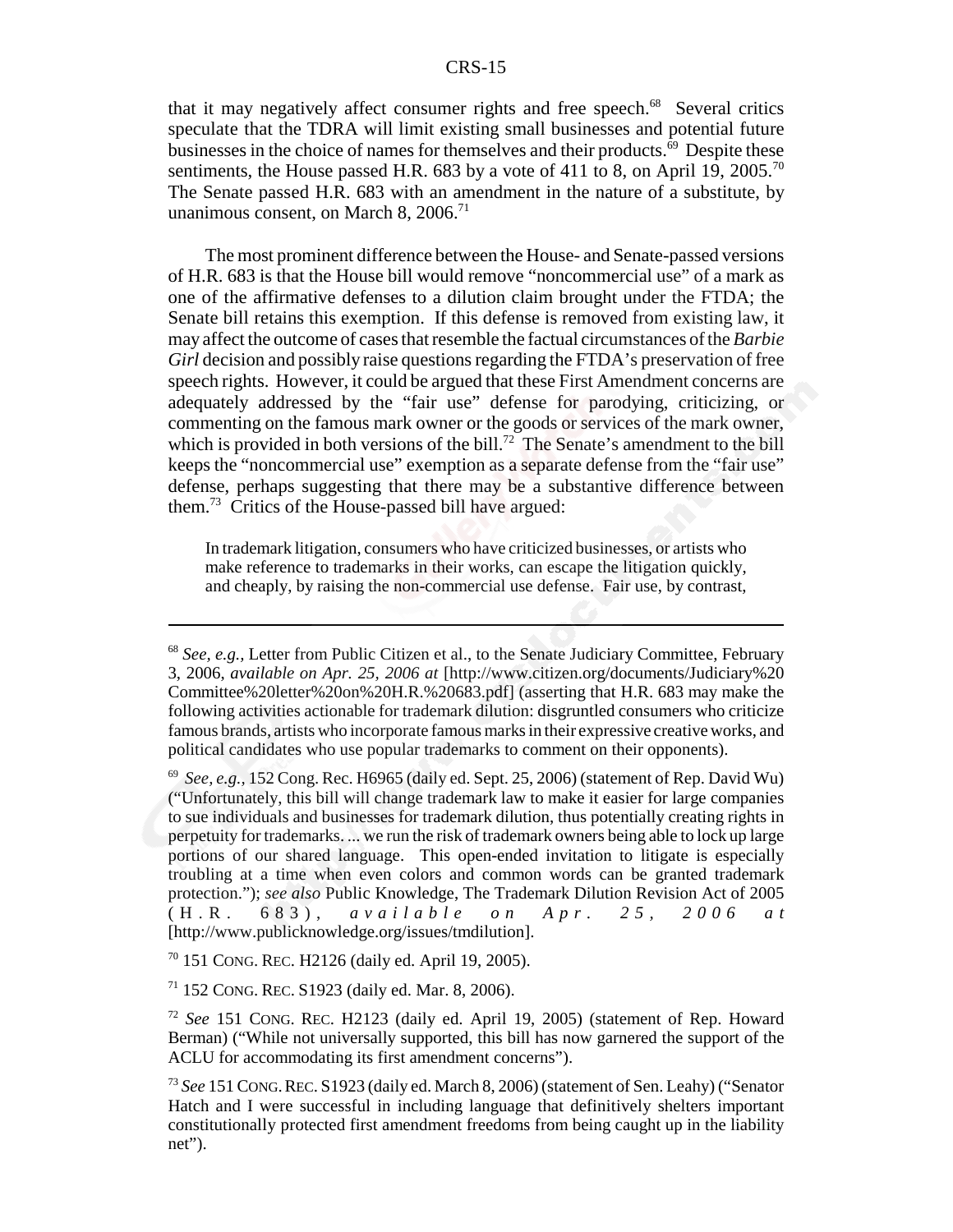#### CRS-16

... tends to require application of a multi-factor test that is heavily dependent on context. Making the defense rest on a complicated fair use analysis may make dismissal harder to obtain short of full (and expensive) discovery and trial.<sup>74</sup>

In addition, the Senate's amendment also creates an explicit fair use exemption from dilution liability for "a nominative or descriptive fair use, or *facilitation* of such fair use."75 This "facilitation" exemption was apparently added to address concerns raised by Internet search engines and Internet service providers over secondary liability for trademark dilution by their end users.

Finally, the Senate-passed version of H.R. 683 includes a new section that shifts the burden of proof in a civil action for dilution involving an unregistered trade dress.<sup>76</sup> Under this new provision, the person asserting trade dress protection<sup>77</sup> has the burden of demonstrating that (1) the claimed trade dress, taken as a whole, is nonfunctional and is famous; and (2) if the claimed trade dress includes any registered mark, the unregistered matter, taken as a whole, is famous separate and apart from any fame of the registered mark.

On September 25, 2006, the House, by unanimous consent, agreed to the Senate amendment, and the President signed the bill into law on October 6, 2006.<sup>78</sup>

# **Conclusion**

The Trademark Dilution Revision Act is intended to reduce confusion and uncertainty among the courts concerning key provisions of the FTDA. The legislation more precisely defines statutory elements of the FTDA (such as "famous," "distinctive," "blurring," and "tarnishment") and expressly clarifies the standard of harm and other eligibility requirements for bringing a dilution claim. These changes should permit owners of famous, distinctive trademarks to more easily obtain injunctive relief against acts of dilution *before* they cause significant harm to the reputation of a famous trademark. However, as the dilution remedy is an "extraordinary" one, the appropriate standard for qualifying for FTDA protection has

<sup>&</sup>lt;sup>74</sup> Letter from Public Citizen et al., to the Senate Judiciary Committee, February 3, 2006, *at 7, available on Apr. 25, 2006 at* [http://www.citizen.org/documents/Judiciary%20 Committee%20letter%20on%20H.R.%20683.pdf].

<sup>&</sup>lt;sup>75</sup> H.R. 683 (Senate-passed version,  $\S 2(1)$ ) (emphasis added).

<sup>76</sup> *Id.*

<sup>&</sup>lt;sup>77</sup> Trade dress is a concept that describes the shape and design of a product's labeling or packaging that serves to identify goods or services. *See* Wal-Mart Stores, Inc. v. Samara Bros., 529 U.S. 205, 209 (2000) ("The breadth of the definition of marks registrable under [the Lanham Act] ... has been held to embrace not just word marks, such as 'Nike,' and symbol marks, such as Nike's 'swoosh' symbol, but also 'trade dress' – a category that originally included only the packaging, or 'dressing,' of a product, but in recent years has been expanded by many courts of appeals to encompass the design of a product.").

<sup>78</sup> P.L. 109-312 (2006).